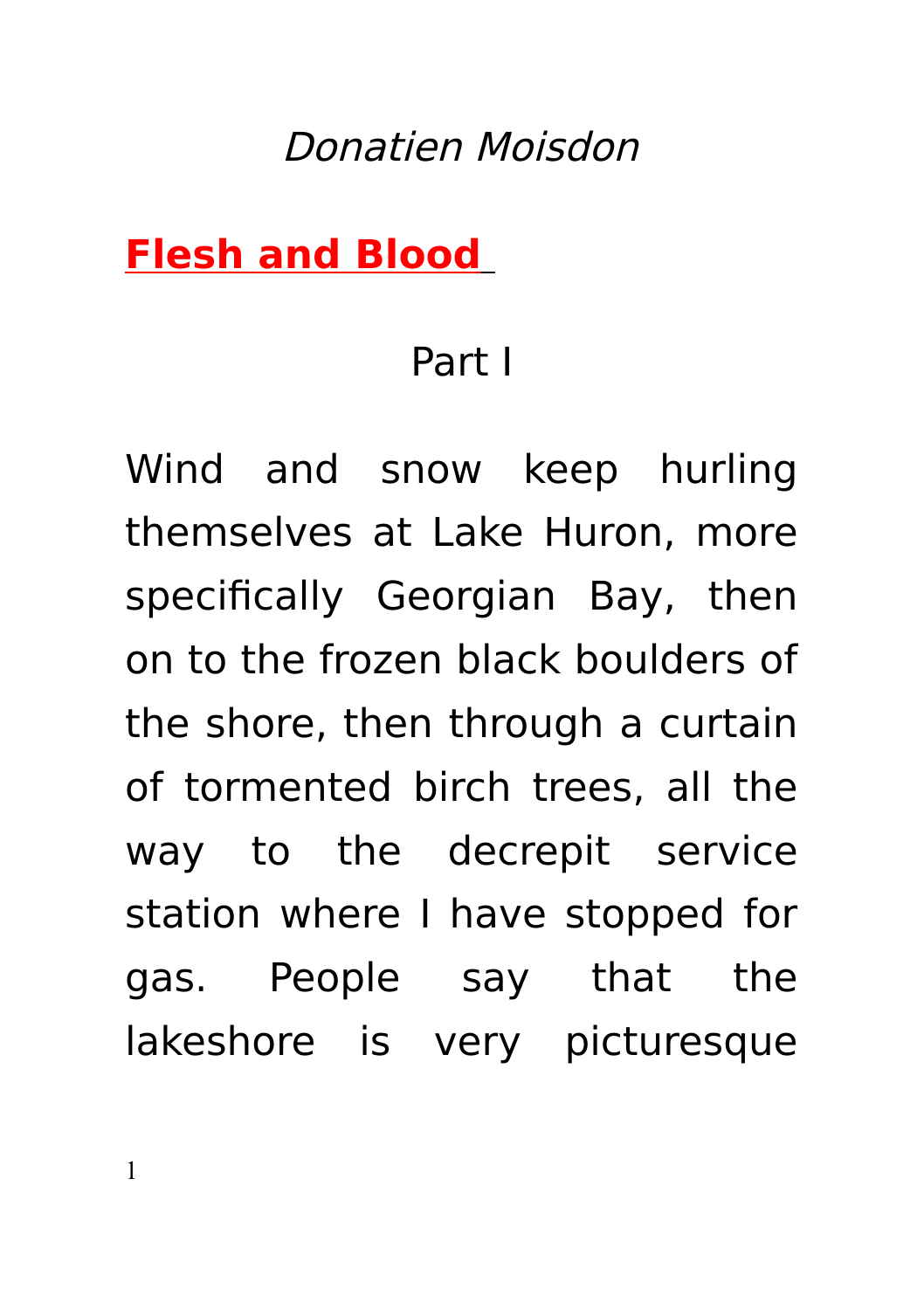around here. I'll take their word for it.

I have taken refuge in the shabby café of the service station. Behind the counter, and stuck to the wall, there is a big round clock, but it is already so dark outside, and the dial is so encrusted with dirt that I can hardly read the time. Next to it I can make out a Massey-Ferguson perpetual calendar showing a pretty girl sitting on the hood of a tractor and biting an apple. The date : February 16. I ask :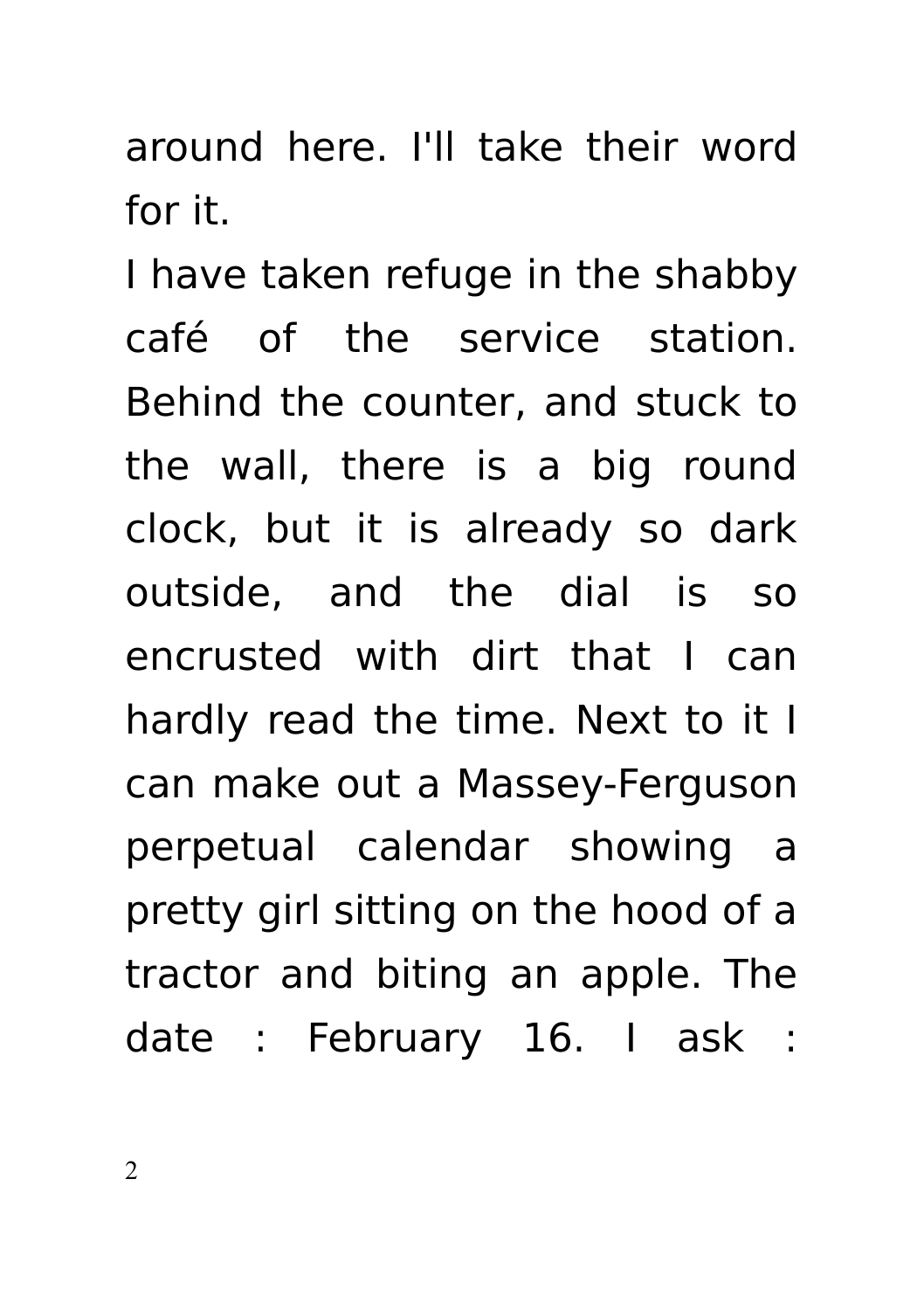"February 16 of what year ?"

They laugh around me. The young policeman who was having a coffee at the counter swallows the wrong way. His face turns bright red. "What's the matter with you ?" He coughs. "Do you think we are still in 1948 ? You don't look as if you've been drinking."

"1949 then ?"

"Of course, what else ?"

So, that's what 1949 looks like ! I keep looking around me like a tourist who would mumble : So,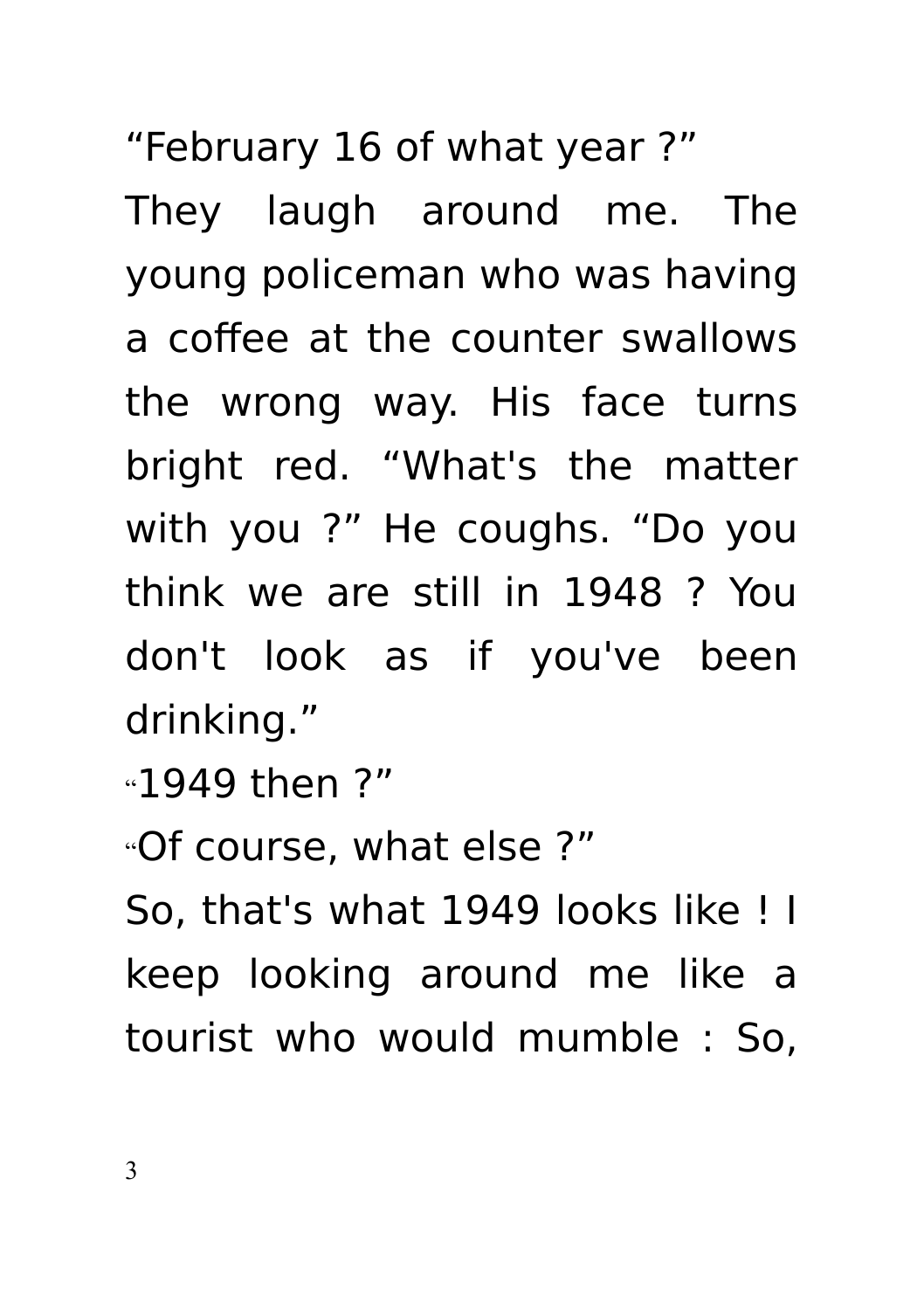that's what the Statue of Liberty looks like ! Indeed, the yellowish light of the naked 60-watt bulb hanging from the ceiling, the car I just left by the gas pump and the way I am dressed in a vast black coat reaching almost to my ankles, everything fits in with 1949.

I brush the snow off my shoulders, remove my chapka and my scarf and put them on one of the pinewood tables stained by the memories of thousands of cheap meals.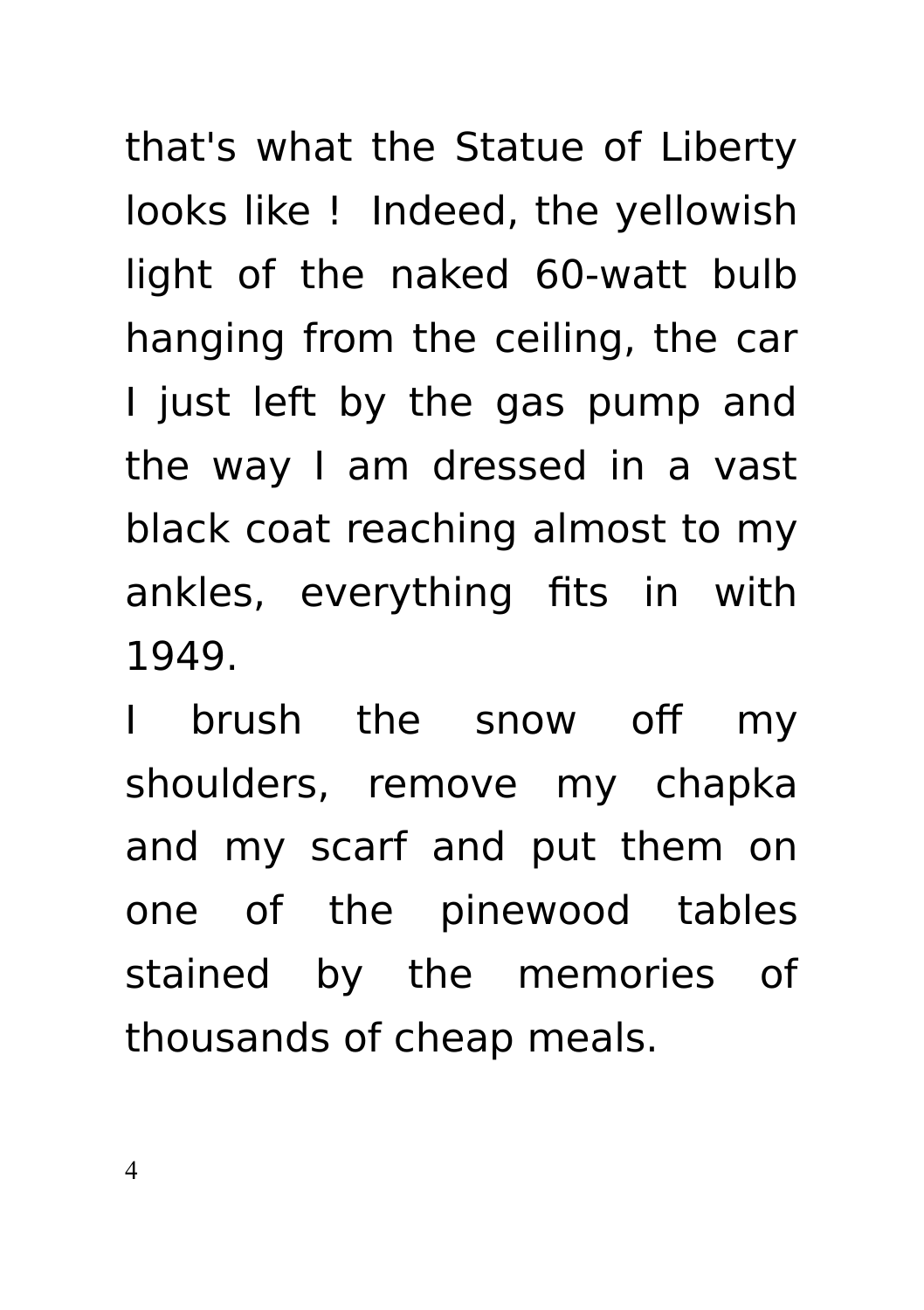"A coffee ?" says the owner of the greasy spoon while waving an empty cup in my direction. I shake my head to agree. The wind is howling. People can barely hear each other talk. Some gusts of wind are so strong that they make you feel as if the whole creaky building has been lifted off the ground and slammed back to earth. The electric bulb starts to flicker, then dies.

Resigned, the owner reaches for half a dozen candles under the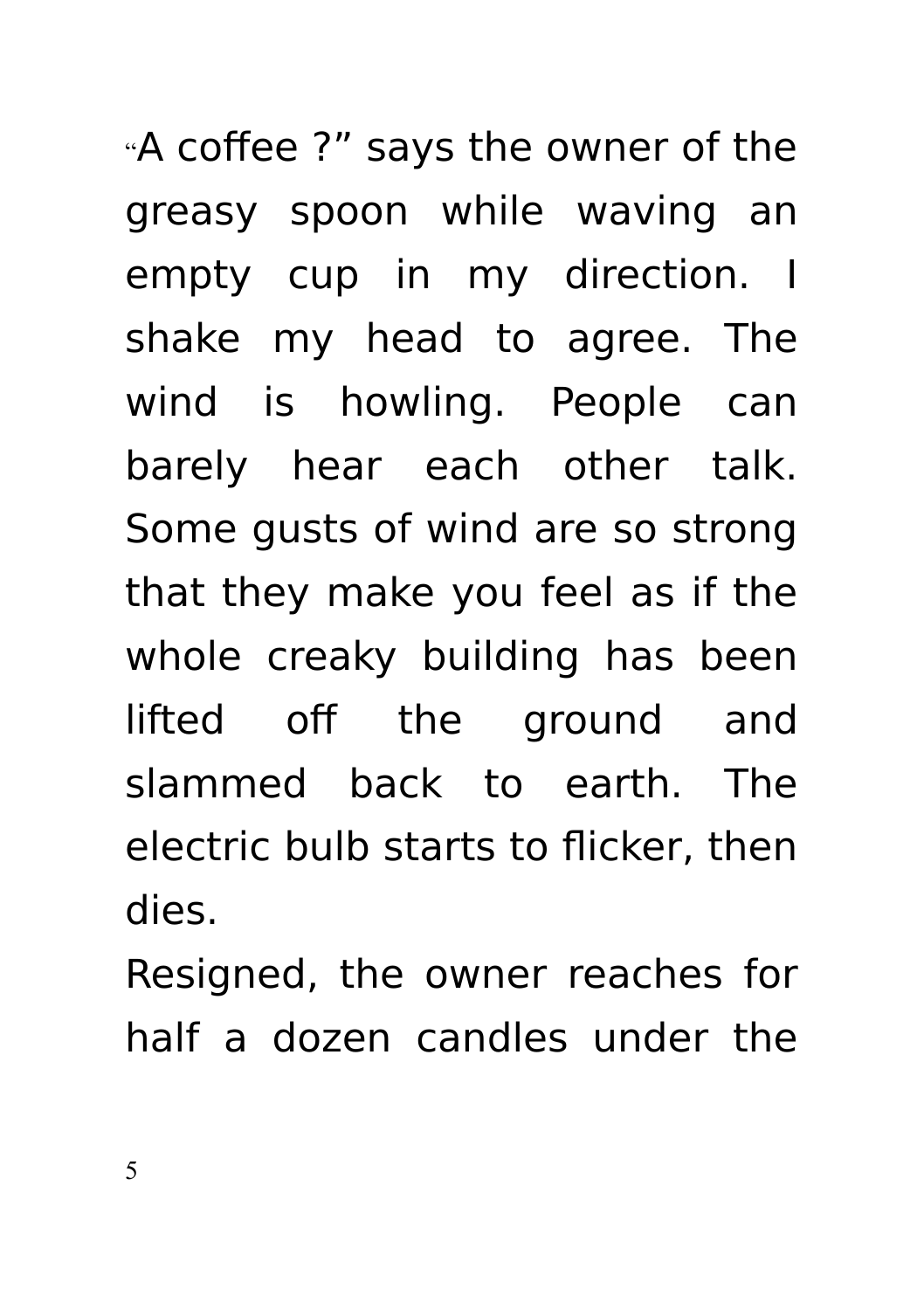cash register and aligns them on the counter. He is obviously used to power cuts. He lights one of the candles with a match then all the others with that first one, while making sure that they are secure on a pool of melted wax.

His son, who is looking after my car, has taken a powerful torch with him. I can see its light going up and down behind nearhorizontal streaks of snow. As the boy keeps pumping, I imagine the pale-yellow liquid going up its glass cylinder in a sleeve of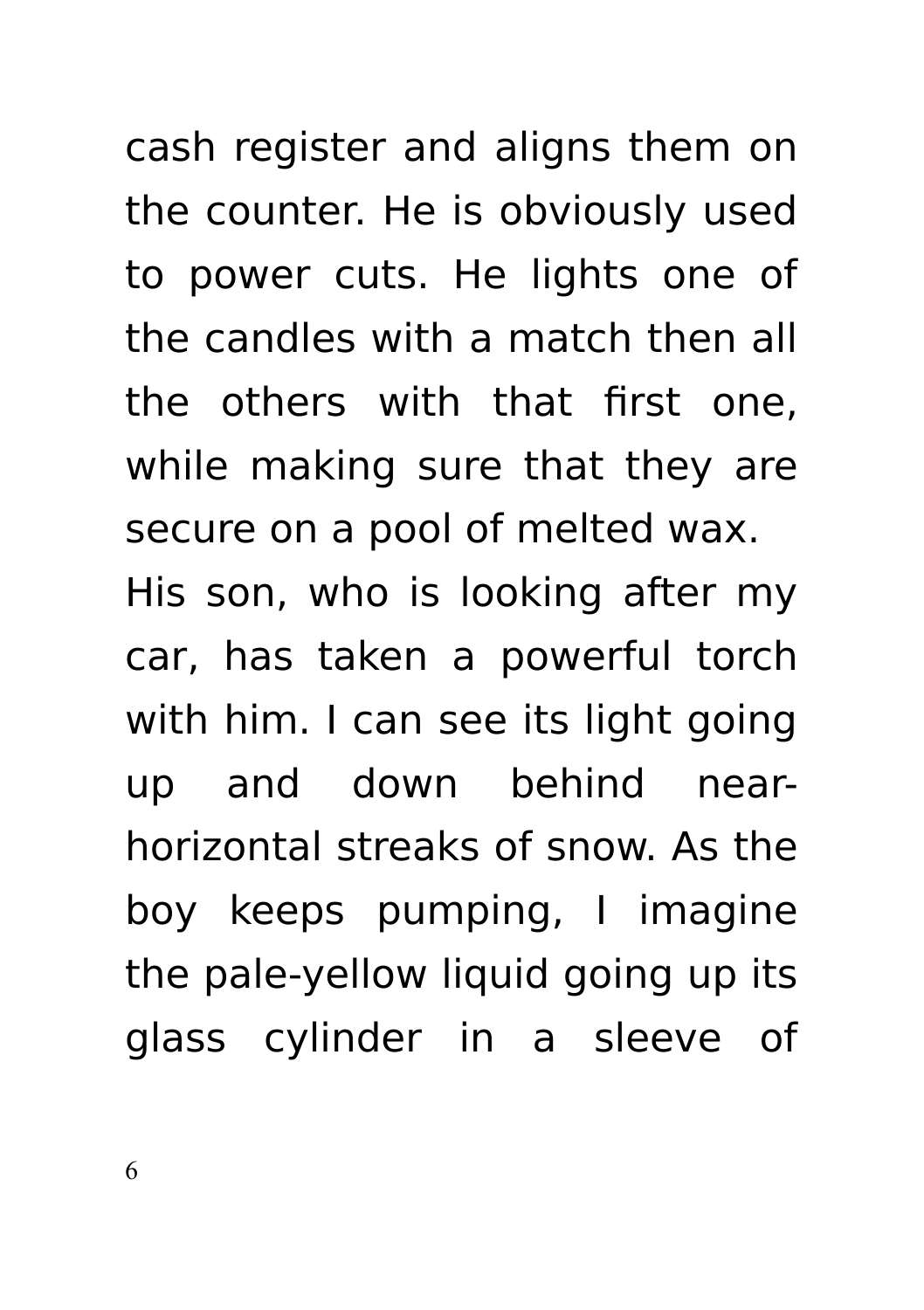bubbles. When the gasoline gets to the top, a valve clicks shut, another one opens, gravity sends one gallon to the tank of my car and the young man starts working on the next gallon. I cannot help being amazed at the fact that this complex mechanical instrument keeps working in such temperatures and in such weather.

My daydreaming is interrupted by that same boy trying unsuccessfully to open the door. I help from my side. All the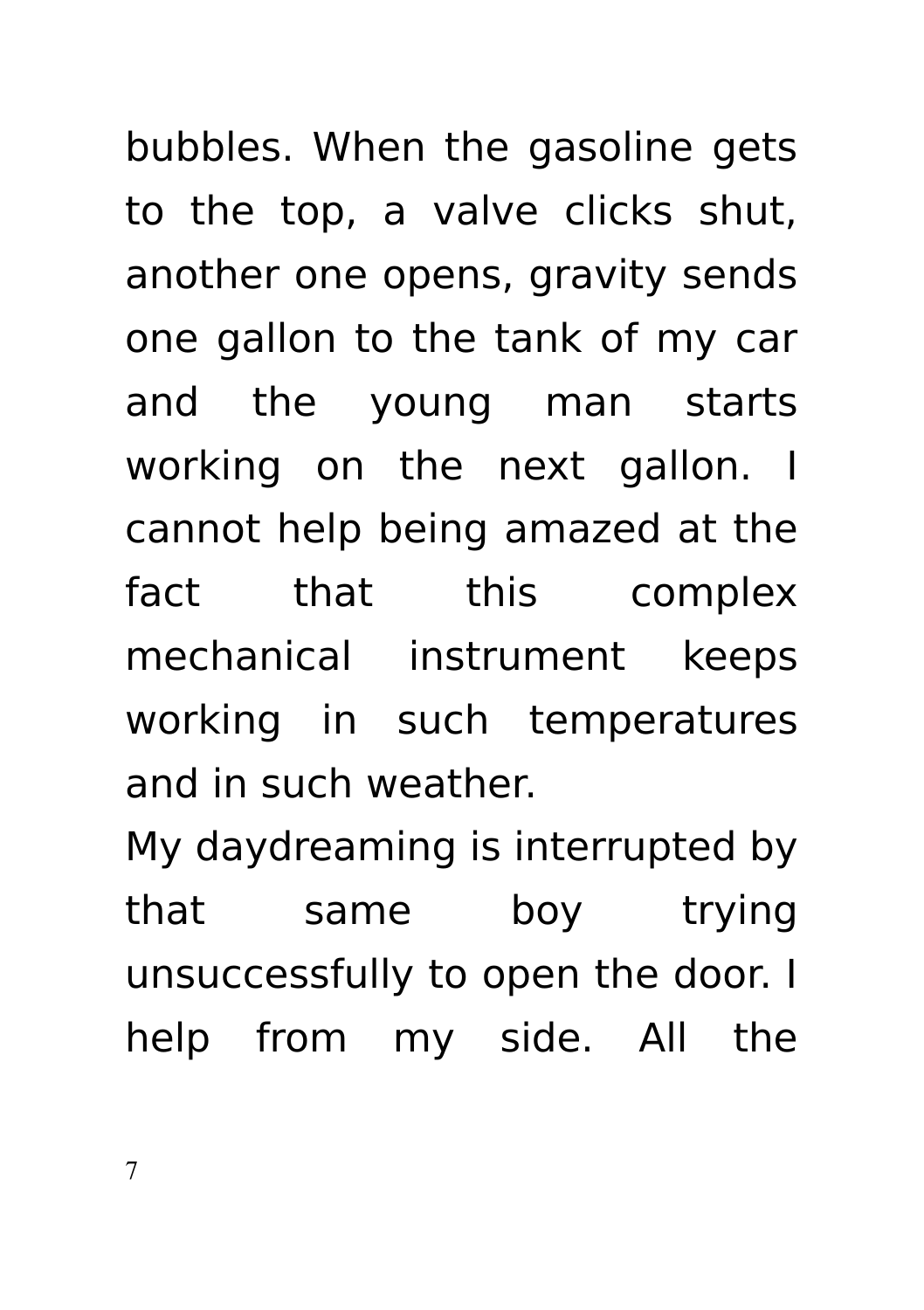candles go off, permeating the room with a fragrance of ecclesiastical nostalgia. The young man comes in, letting the door slam behind him. Huffing and sniffing, he takes a few unsteady steps, as if he was drunk. He sniffs again and, out of breath, manages to mumble : "It will be \$2.70 please."

I explore the pockets of my coat, my fingers brushing, as I do, over the enormous Colt-45 resting in its holster. I look sideways at the policeman. He is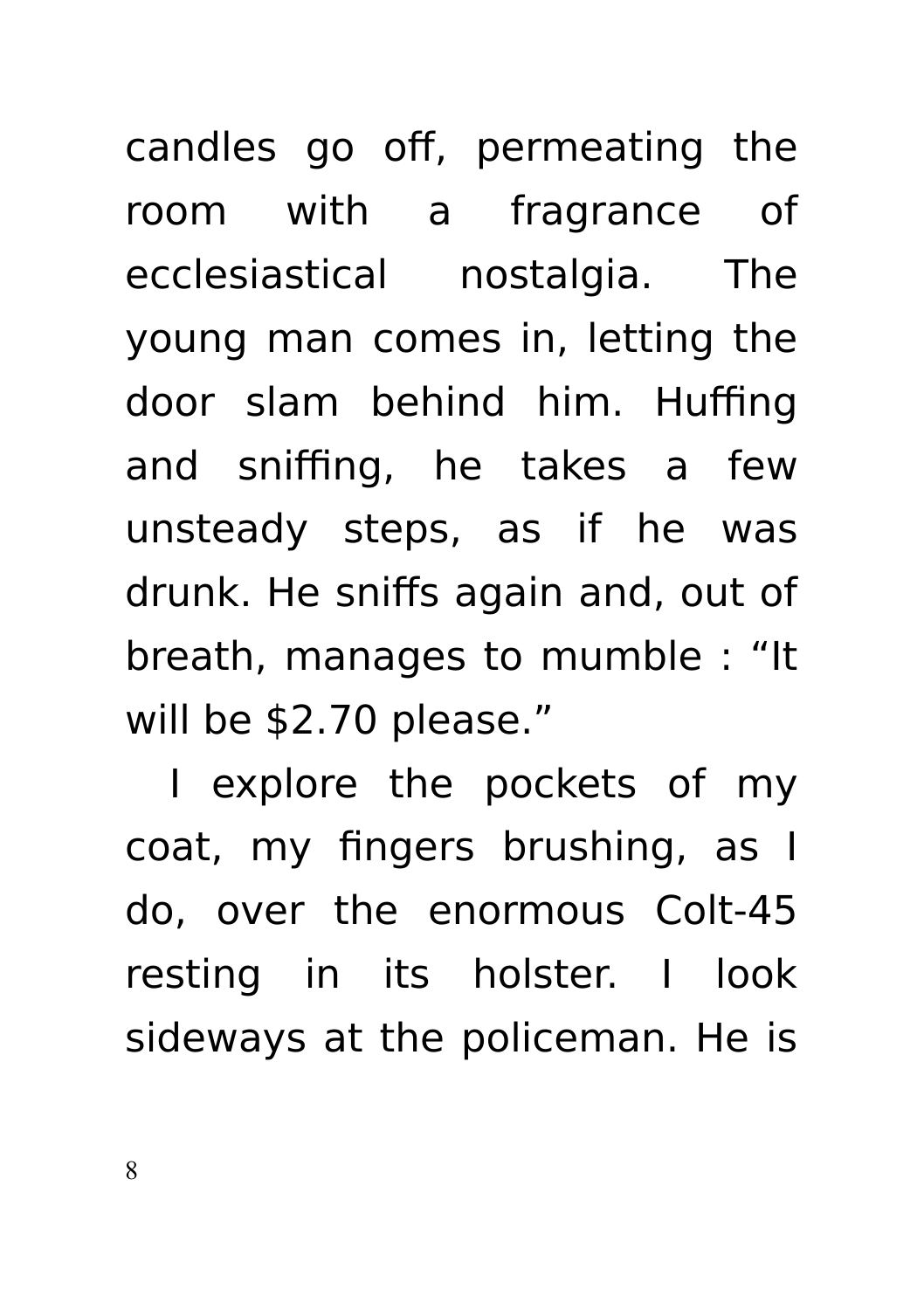sipping his cup of coffee and certainly does not suspect that his reputation would be well established and his career well on the way if he arrested me. On the other hand, if he does nothing, he stands a better chance of enjoying his retirement.

A sudden scary thought : have I got any money on me ? With a sigh of relief, I find a wallet, and in the wallet a decent amount of money. Normally, I don't like the idea of tipping : it attracts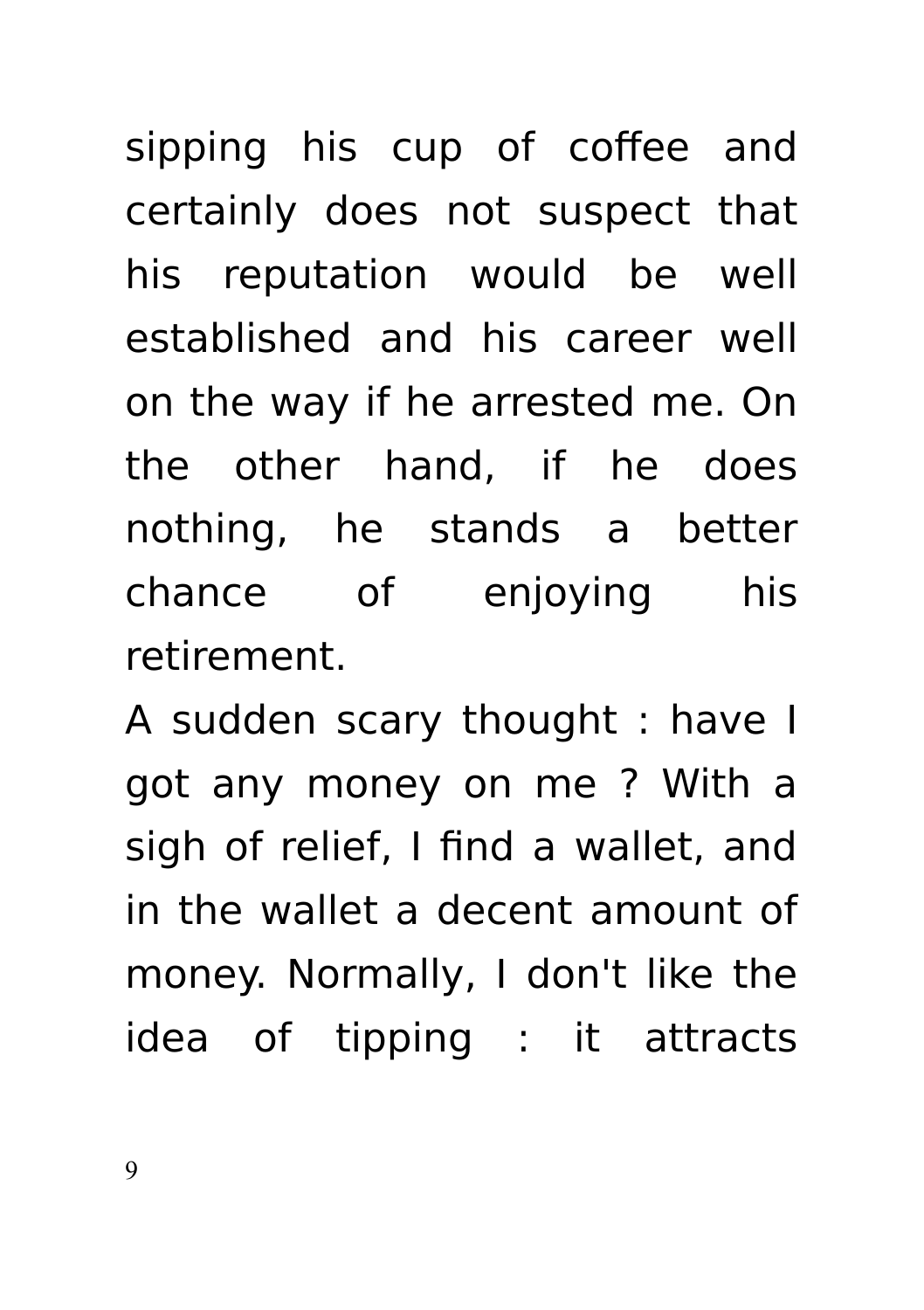attention. However, the boy's red nose and ice-lined eyebrows move me to give him three dollars. "Keep the change". I also think it is time to pay for my coffee.

Father and son thank me profusely and urge me to spend the night on one of the café's bench seats. In such a storm, they think, I am sure to slide off the road. I reassure them : "I'll be fine"

I grab my scarf, my Russian Ushanka hat and my gloves. Like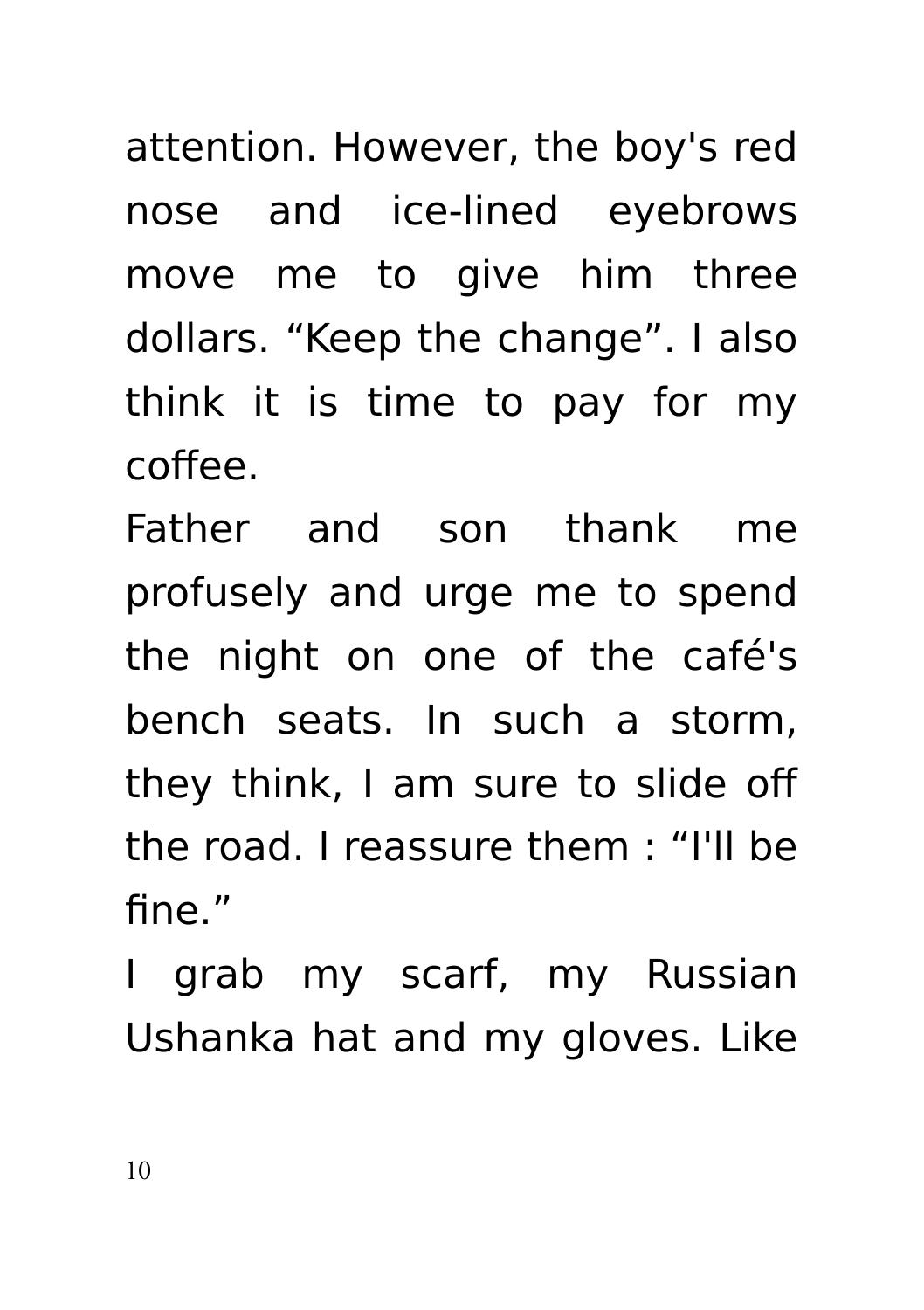a boxer before a fight, and in order to brave the fury of Nature I breathe deeply several times. The young man helps me open the door. The cop gives a little wave. I dive towards my car. I can barely hear the door slamming behind me.

But what's going on over there ? I can vaguely make out two human shapes swaying by the toolshed. I think I know who they are and what they have come here for.

I tear off my gloves, unbutton the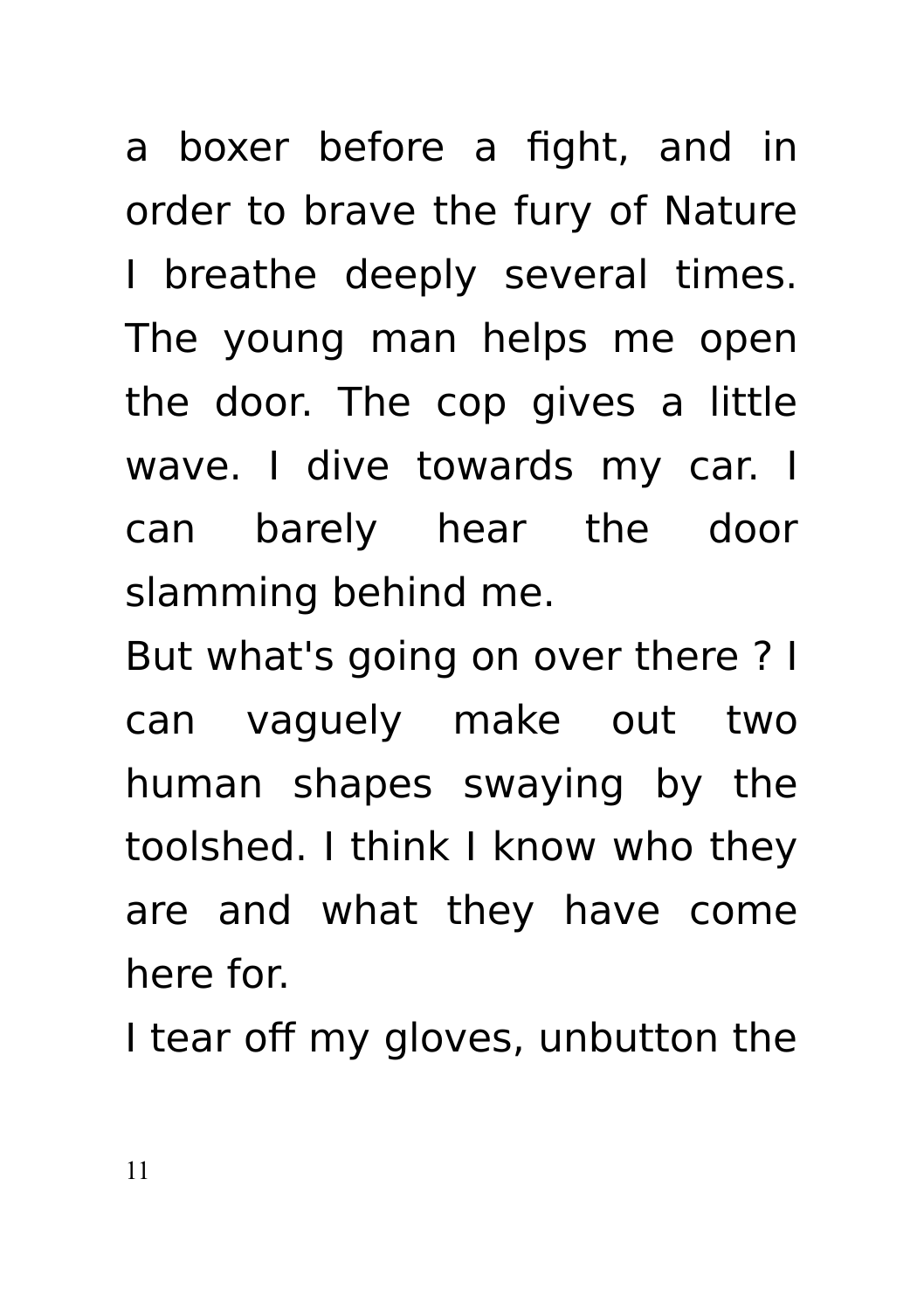top of my coat and frantically try to reach my gun. They do the same. Only their lack of foresight will mean that I am still alive. Rigid in our thick coats, fighting off scarfs, jackets and other impediments, we hardly offer the spectacle of the classic, I might almost say elegant way that gangsters usually settle their differences.

I have a great advantage over them : I have just come out of a well-heated room. My hands are still supple. Finally, I can feel the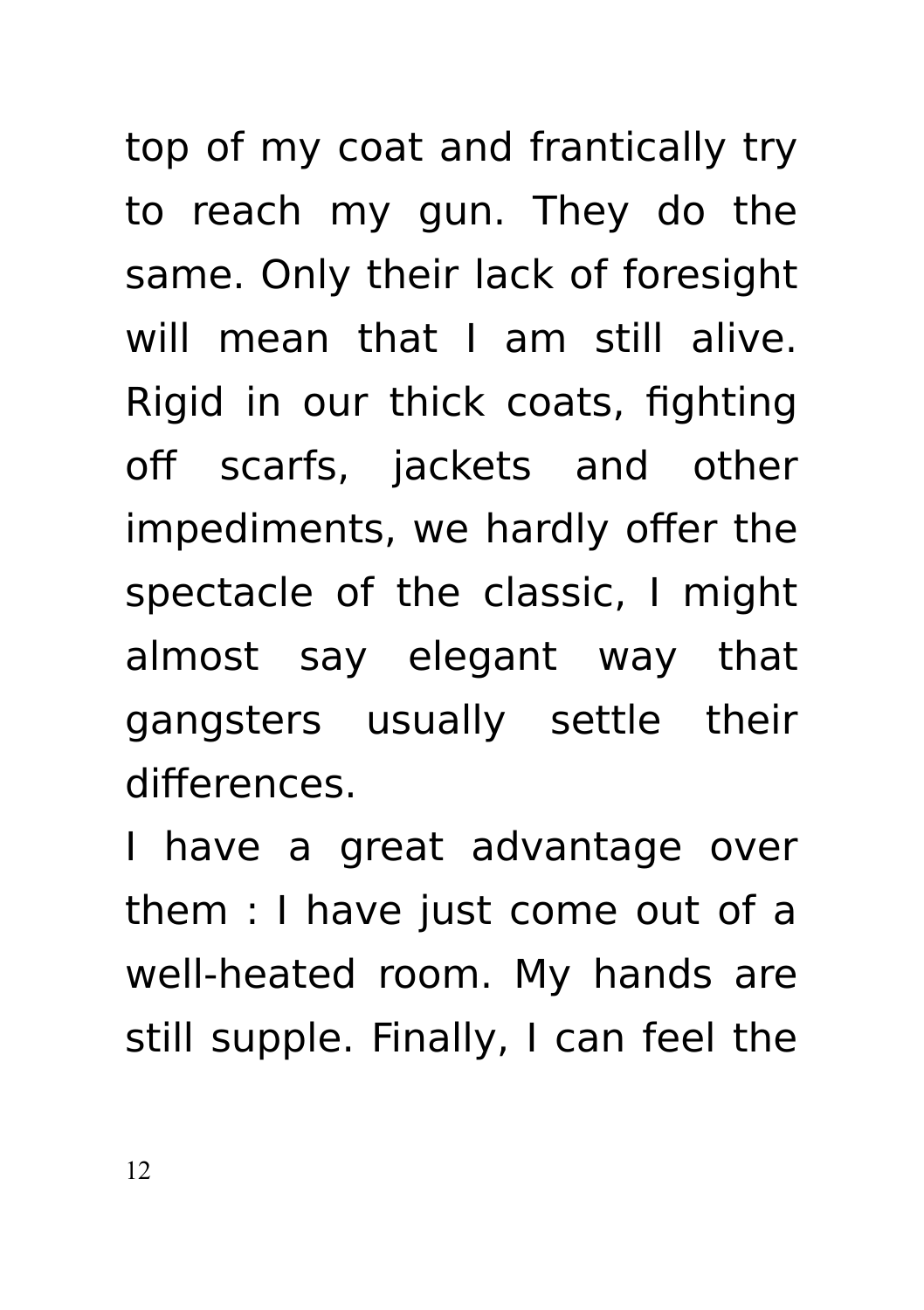revolver. I pull it out and instinctively remove the safety catch. I fall on my knees, and grabbing the weapon with both hands, fire twice on each indistinct shape. They crumble slowly, like two oversized bowling pins.

I can't tell if my 'colleagues' are really dead, but it doesn't matter : if they are not, the intense cold will swiftly do the job. No one came out of the café. No one heard anything.

I start being aware of an icy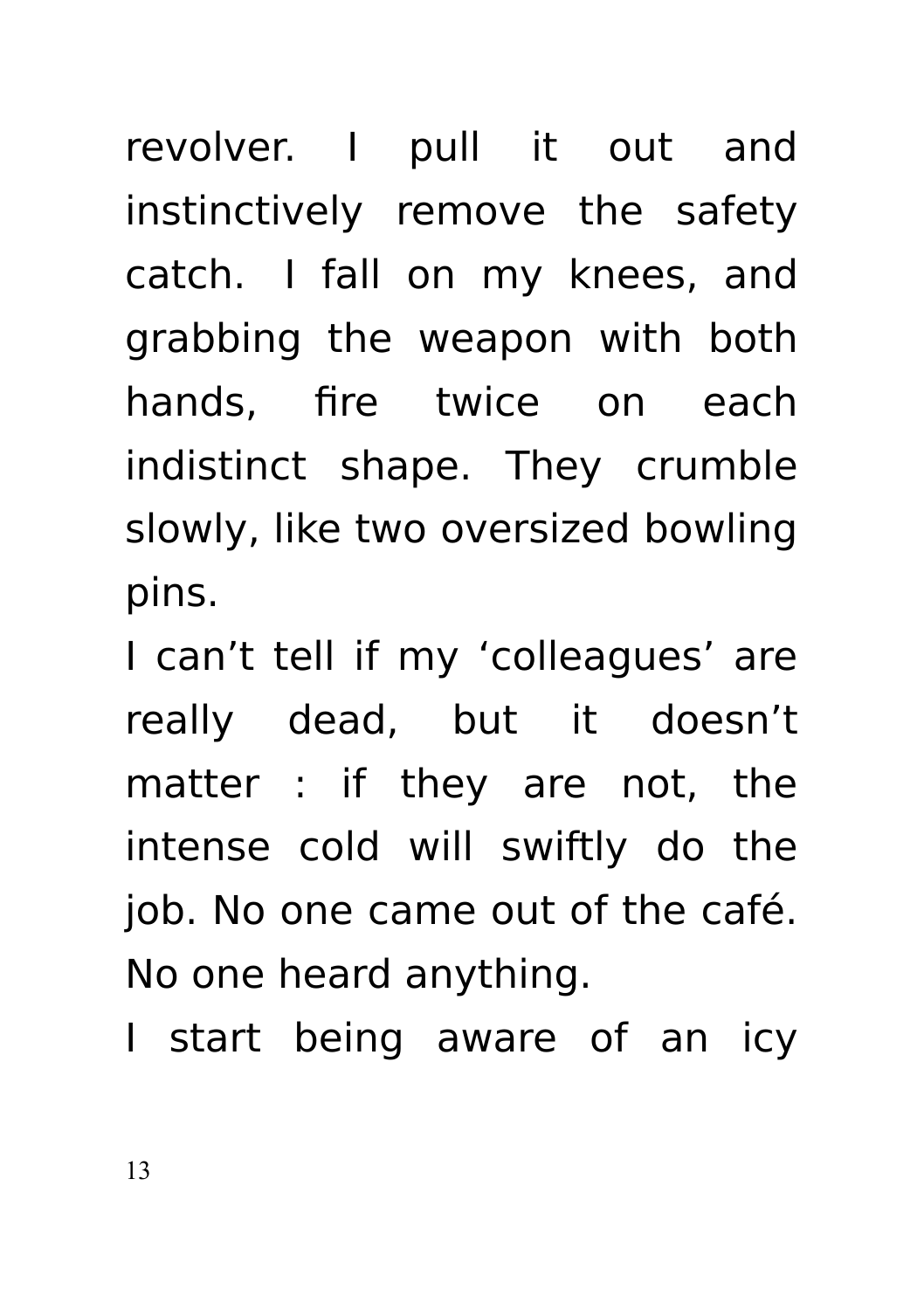cataplasm against my knees and shins. My right hand, still gripping the revolver cross, is getting stiff with cold and starts hurting like hell. Even so, I am so disoriented by what just happened that it takes several seconds before I manage to stand up.

I do get up, painfully, like an old man. Still holding the Colt, I carefully shuffle towards the men. Only one of them has had time to take out his pistol. I know him all too well. He has tried to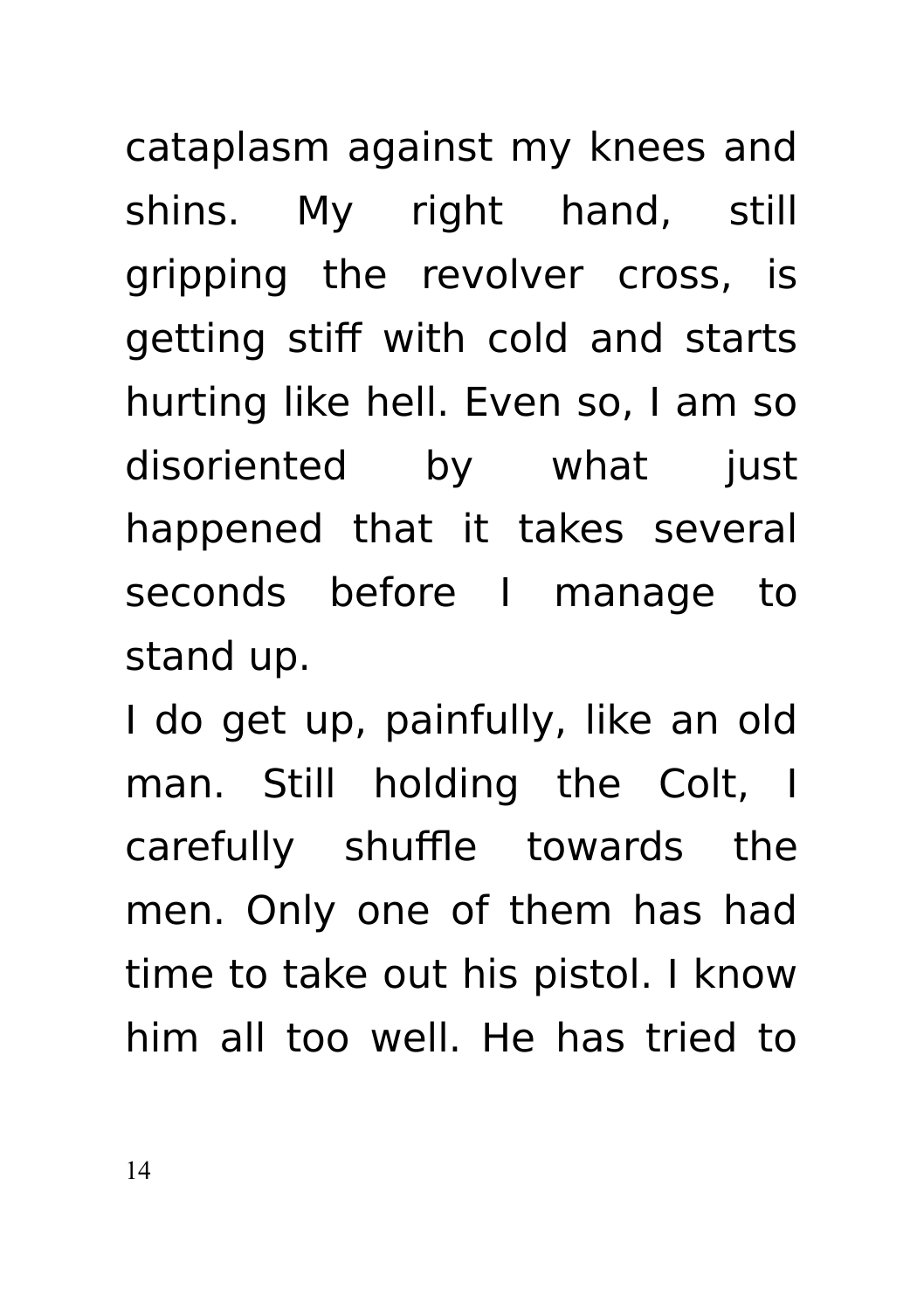kill me before. They call him The Greek, not because of his nationality but because he is rumored to ejaculate in his pants every time he kills a man. He had an ivory cross with gold initials especially crafted for his Husqvarna V35. I kick it out of the way in case he regains consciousness.

At that moment, I can spot two weak red lights on the road. A car, that I had not seen at all, disappears in the blizzard. Either the driver did not have the guts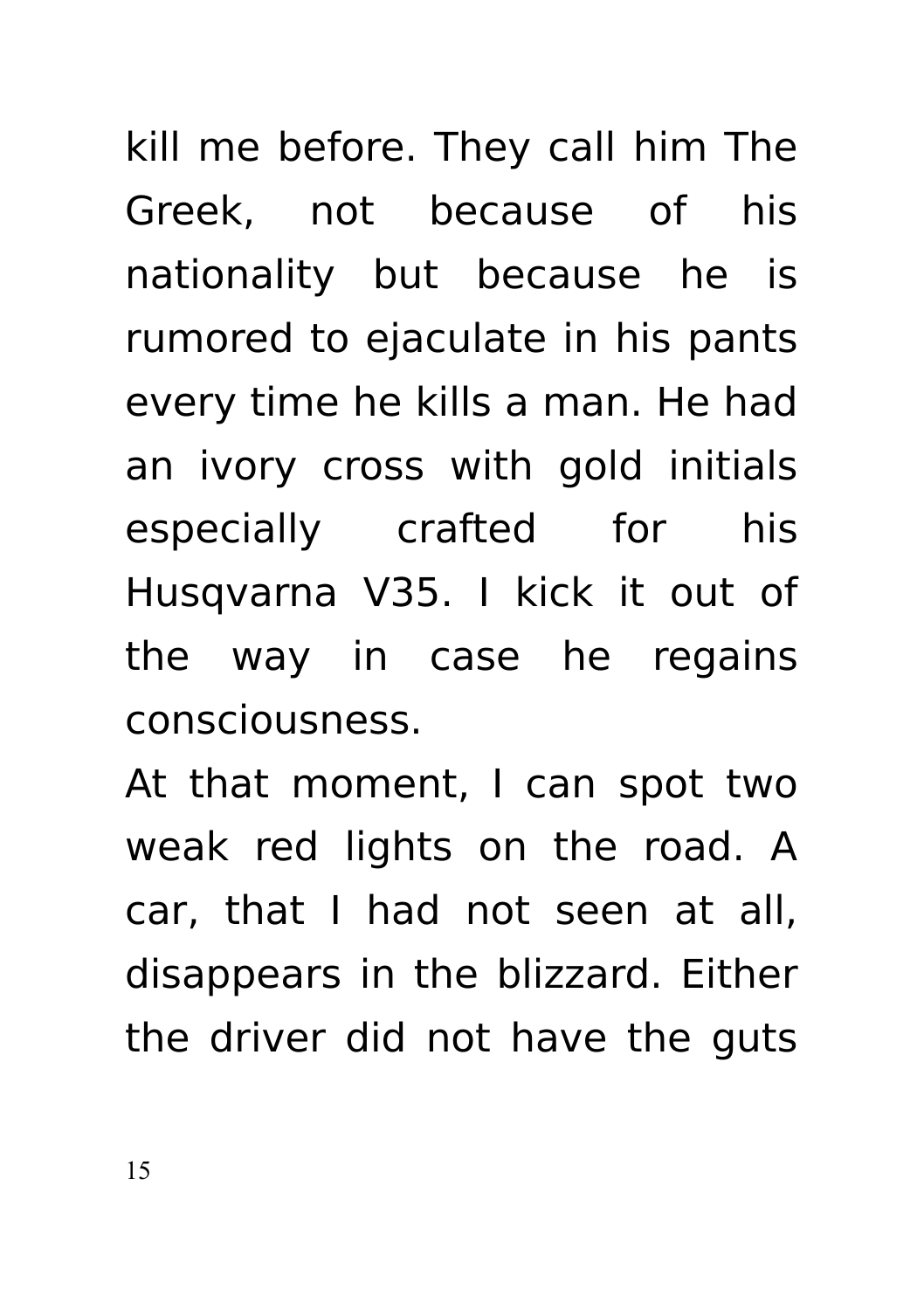to face me or more likely he had been given very strict instructions : whatever happens, get back to base and report.

As I try to collect my thoughts, it occurs to me that the tool shed could offer a solution. I go over and push the door. It opens easily at first but jams halfway in. I enter. Once sheltered from the wind, and even though it is certainly just as cold here as it is outside, I experience an odd feeling of warmth. My heart is still beating wildly. Slowly,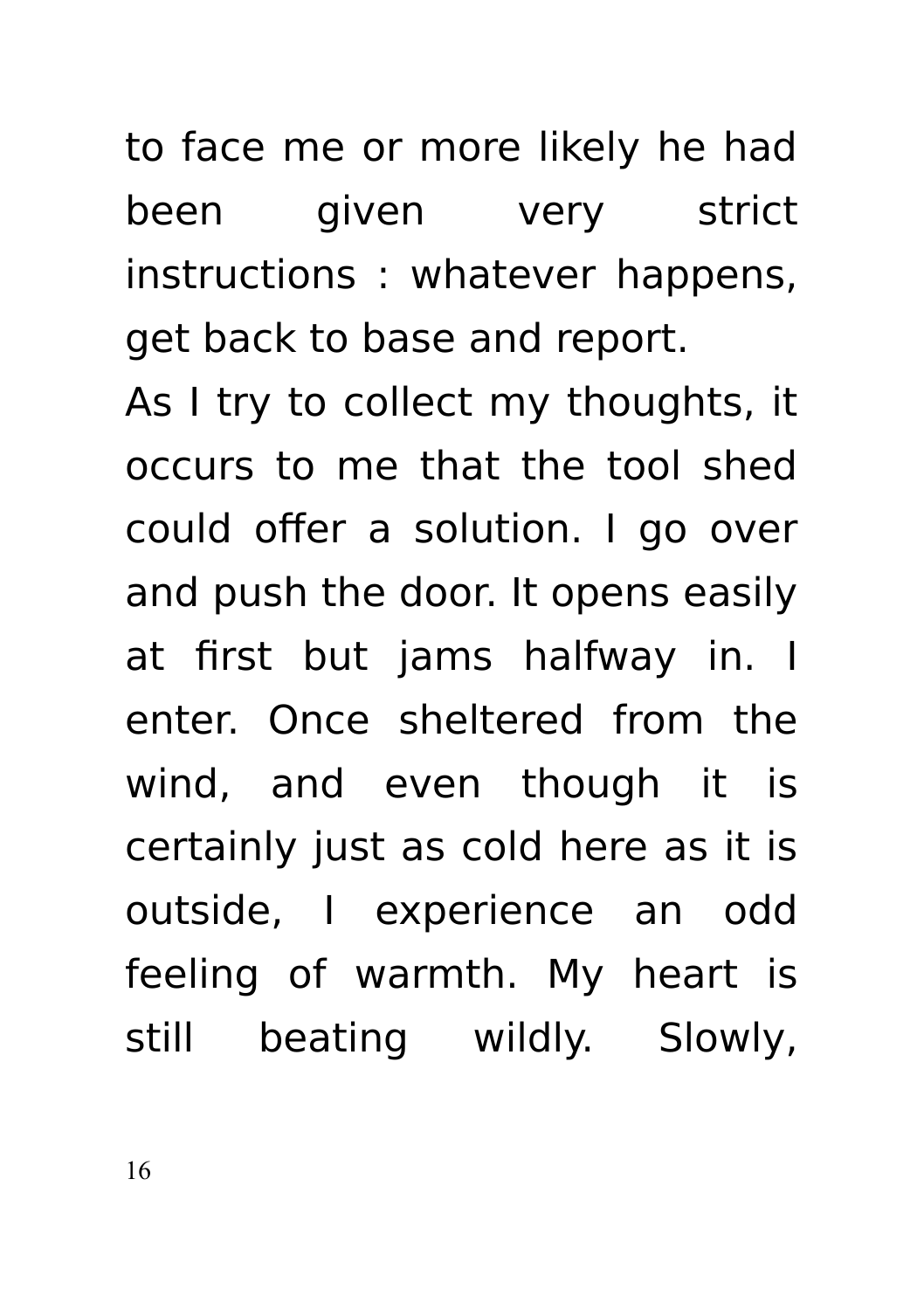painfully, I place the revolver on what I take to be some sort of workbench. I slip my hand under my jacket for warmth. God knows what happened to the gloves ! I close my eyes, breathe deeply and allow myself a couple of minutes before doing anything else.

My fingers become supple again. Through the material of my pocket, inside the jacket, I can feel something hard. I take it out : it's a cigarette lighter, an S.T. Dupont, no less. A little voice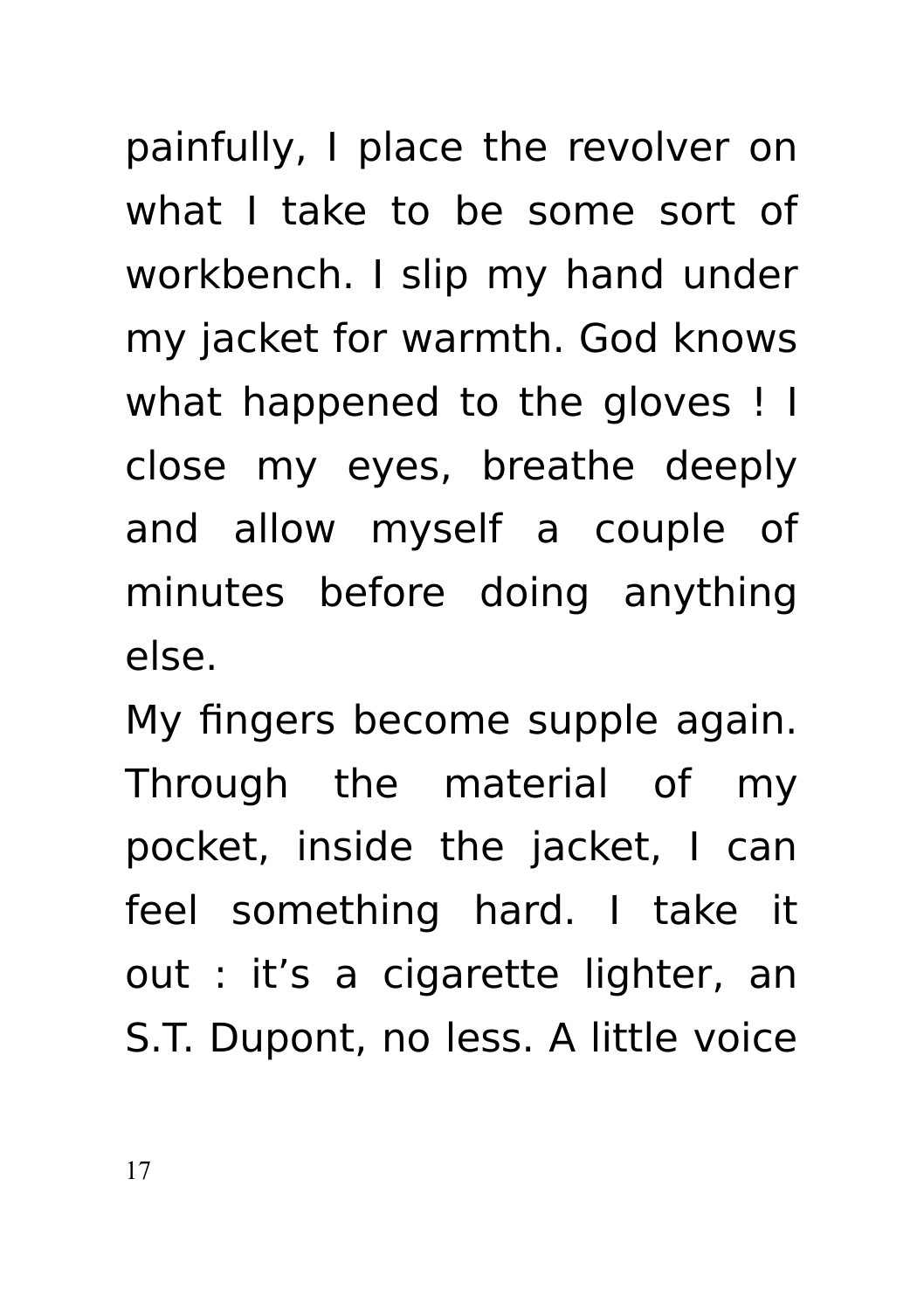in my brain tells me that I paid \$80 for it at Tiffany's. I didn't know I smoked ! Yet there are no cigars or cigarettes on my coat or in my jacket. Maybe I just use it to help languid young ladies in need of a smoke. I try the lighter. It works perfectly of course. Its gas-fed flame is as bright as a flashlight, if not directional. I place it in a nook that's well protected from the wind.

I look around me. No one will come in here for a while. Crates, jerrycans, old tires, planks, car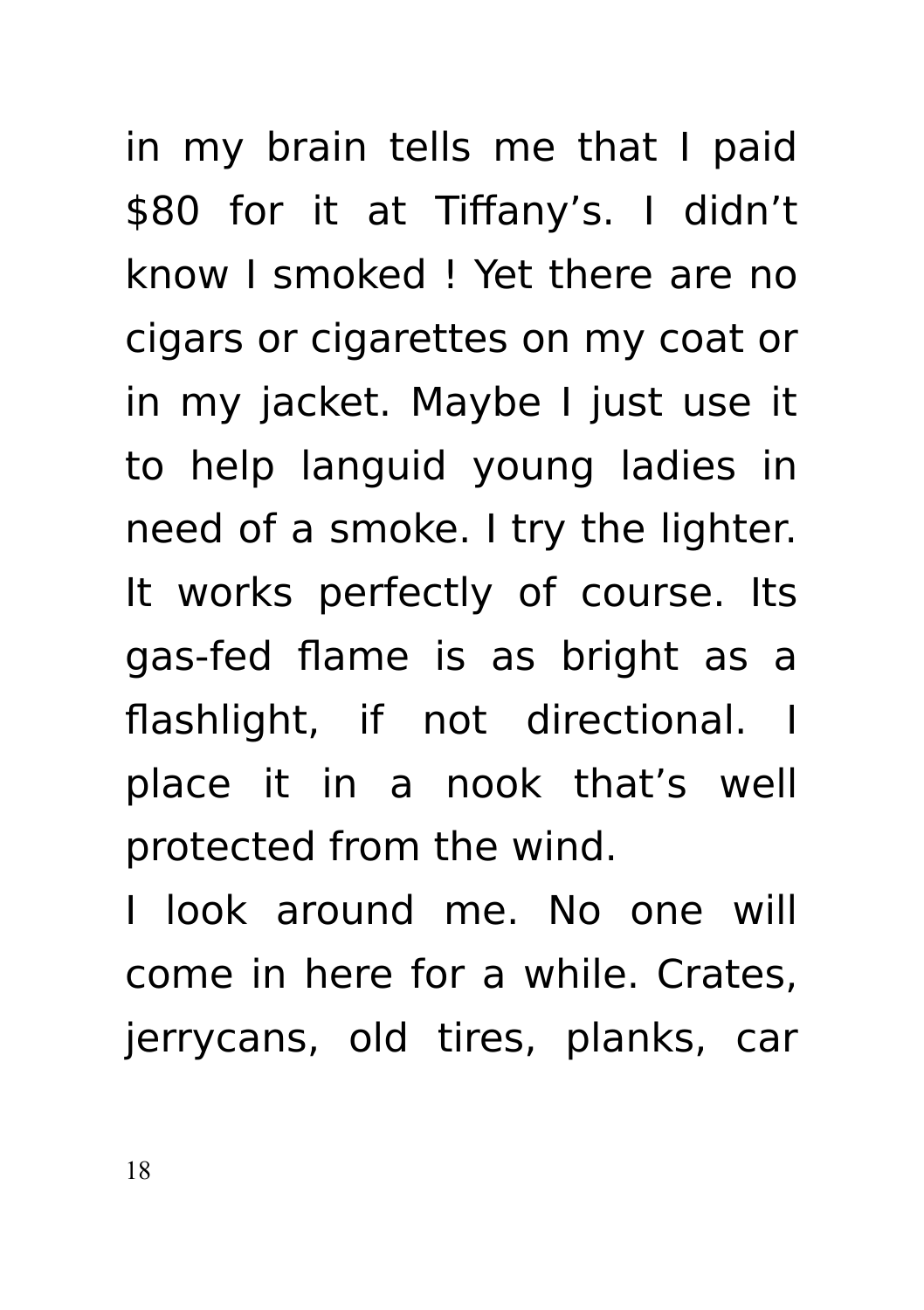spare parts, tool boxes… who would ever need them in Winter ? Besides, the whole lot is already dusted with a fine layer of powder snow penetrating through the cracks of the shed.

I come out and pull my first killer by the feet until I can drop him next to some crates. His body is still supple. It leaves behind a wide smear of blood that the wind erases angrily. A second trip takes care of the Greek. I throw his pistol next to him and proceed to cover the bodies with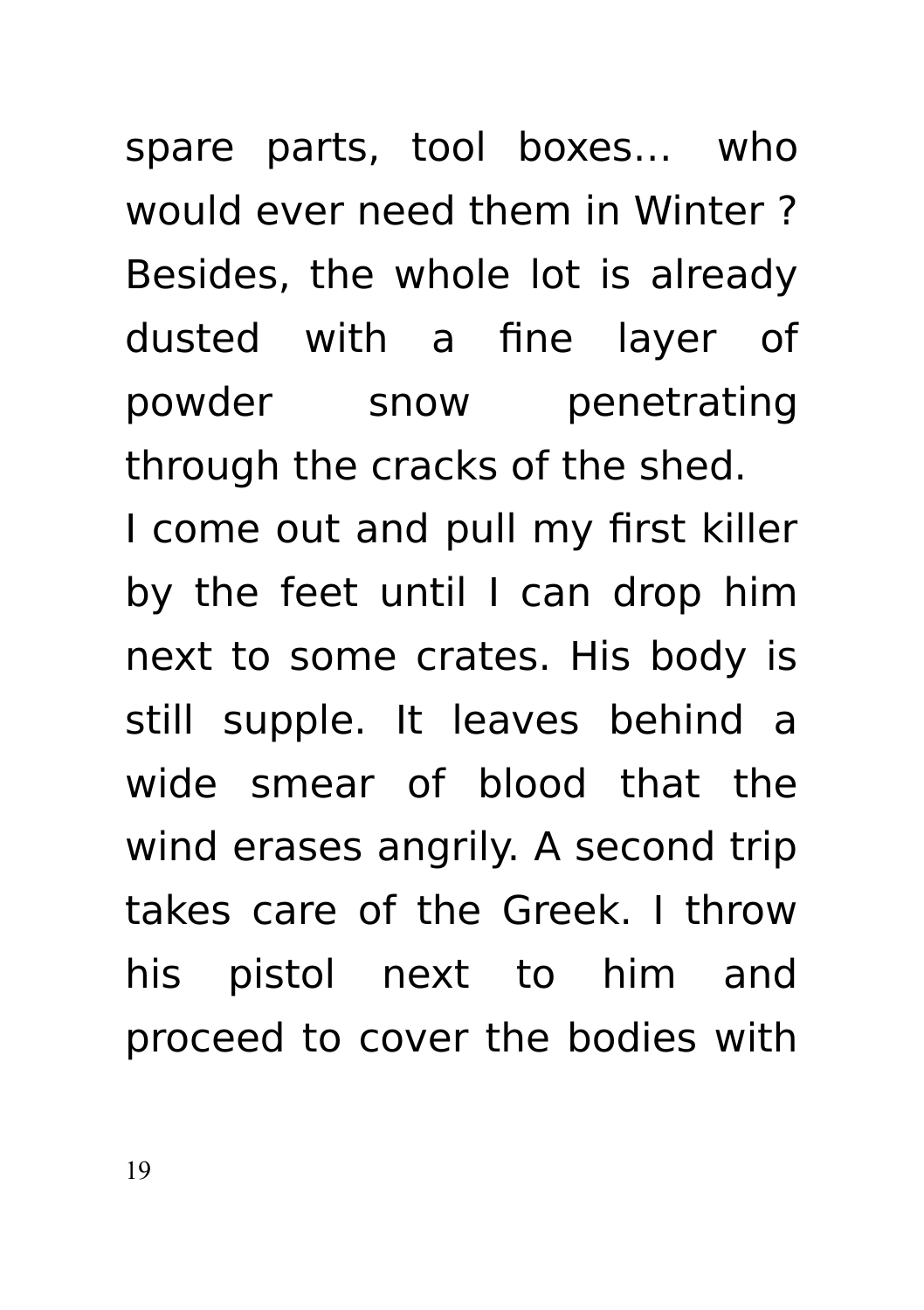wooden boards, and other bric-àbrac including some old tires and a rigid raincoat that had been hanging behind the door. With a bit of luck, those two degenerates will not be found before Spring.

On the whole, I am rather pleased with the turn of events. I even catch myself humming a little tune. I switch off the cigarette lighter and retrieve my own gun. Instead of sliding it back in its holster, I keep it in my hand, just in case. I come out of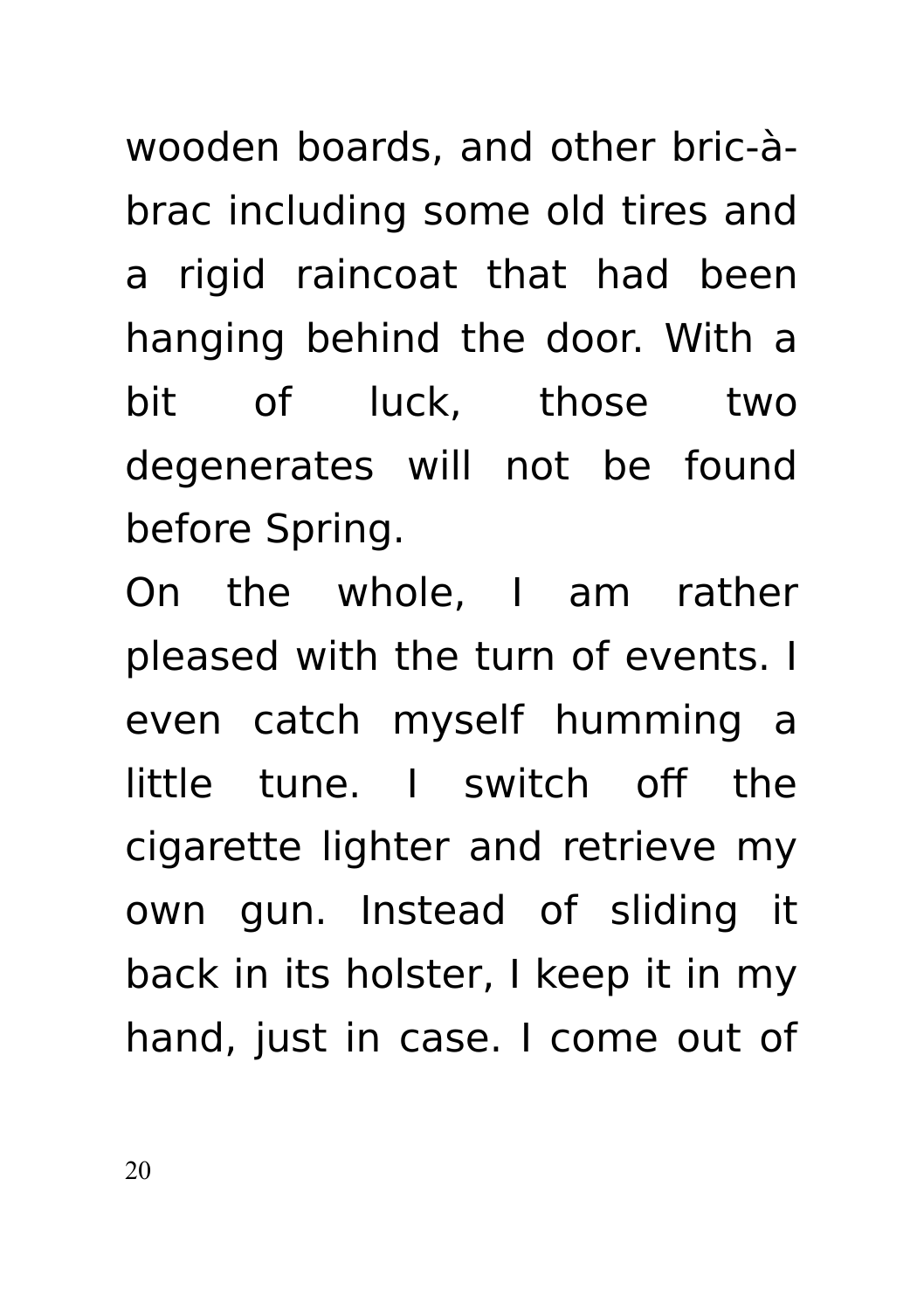the toolshed. Once more, I find myself in the snow storm. Blinded by a powerful flashlight, I raise my forearm to protect my eyes, the arm holding the gun… and it's like someone punched my side with a red-hot iron.

#### \*

I am on my back, trying very hard not to yell with pain. My forehead is being wiped gently with a washcloth. "You are in the recovery room Sir, the operation was a complete success."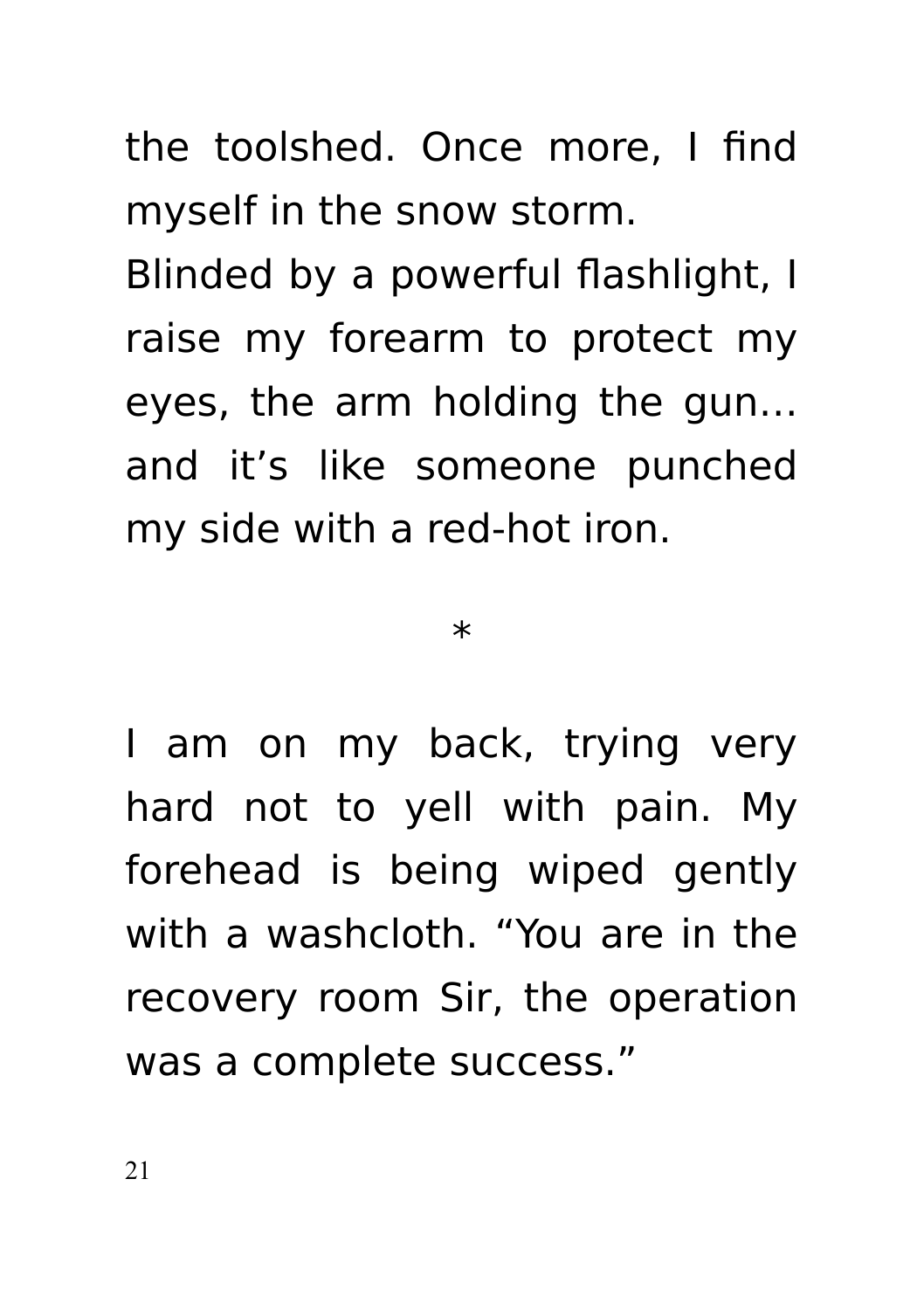I moan… ah, yes, I remember now : a kidney operation. I am in Peterborough hospital and we are not at all in 1949. We are in 1974. Nor are we in February. This is September. What a nightmare… and so realistic, as well ! Better look at the funny side.

I remember everything now : the operating theater where I was wheeled in on a strange aluminum frame shaped like an inverted "Y", and on which I was strapped, legs wide open, as if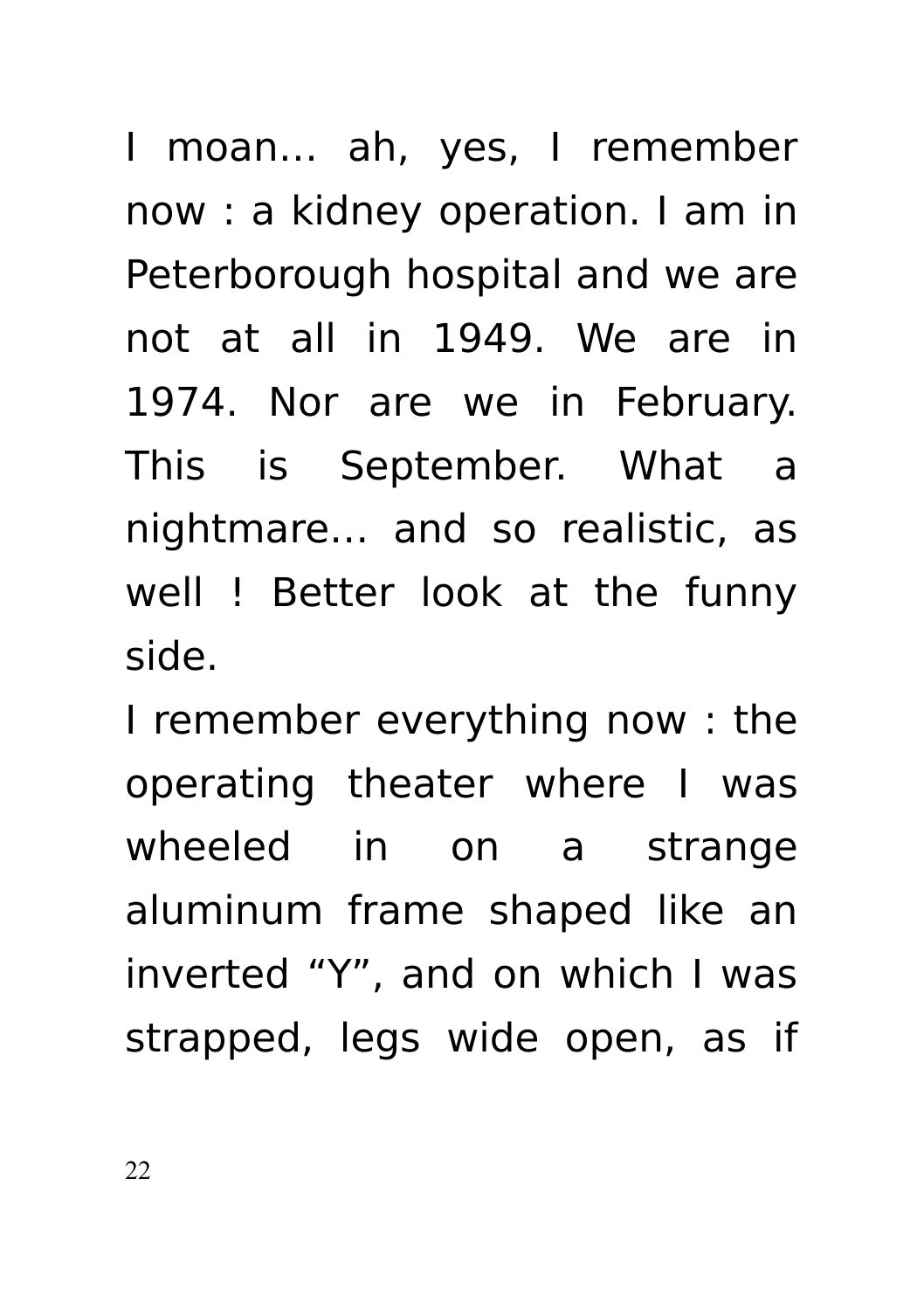for a human sacrifice. I felt that contraption rotating forward until I was at a 45 degree angle in front of my greenish-clad executioners. Between their masks and their caps, I can only see their eyes void of all expression. The surgeon and I have been friends for years. We play bridge once a week. "What's your name ?" He asked.

I could not believe my ears but he went on : "Don't get cross with me. I'm just checking that you've got all your wits about.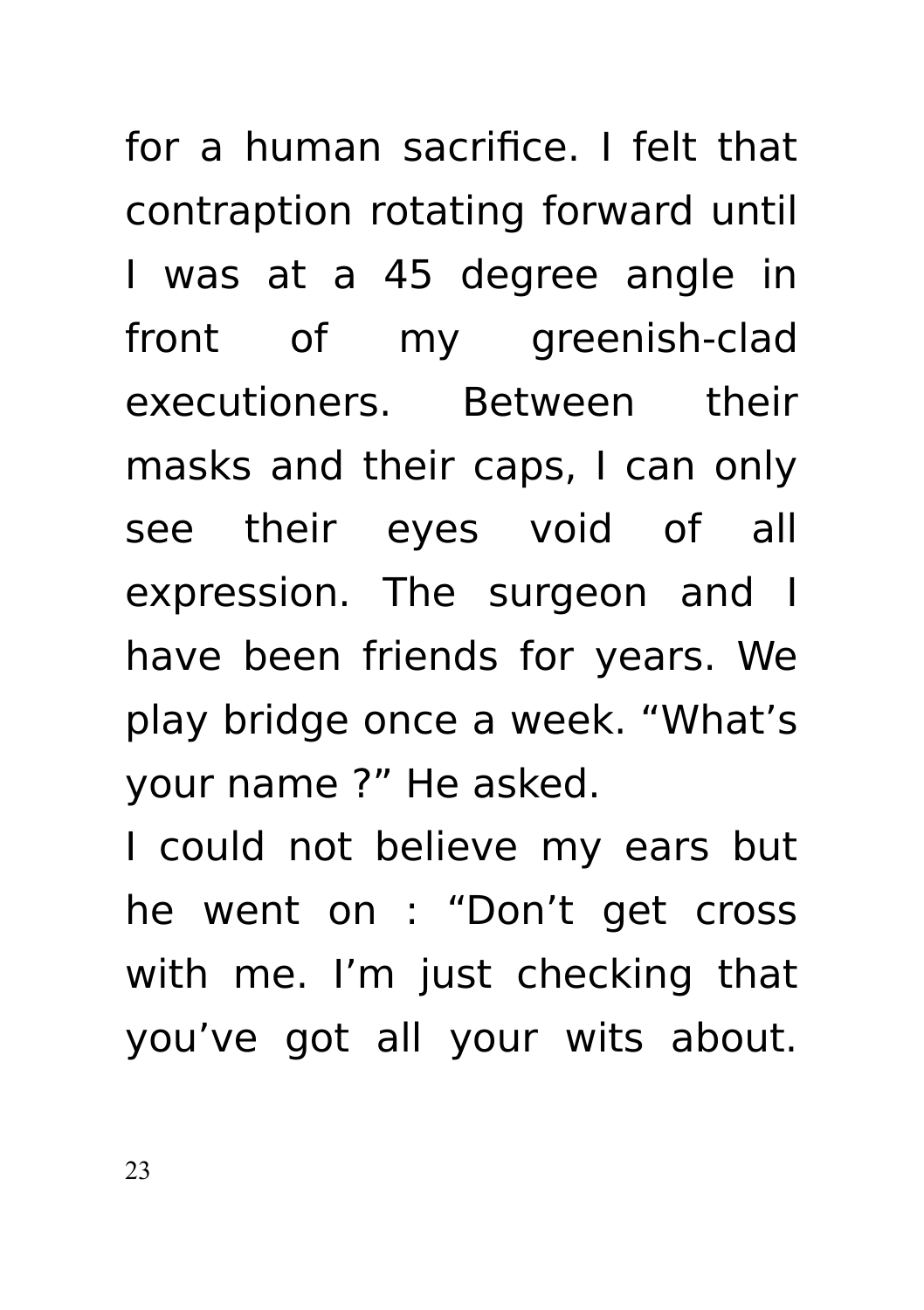So, humor me : what's your name ?" I grudgingly complied.

"Where were you born ?"

"Port Hope, Ontario."

"Date of birth ?"

"16 February 1949."

He turned towards the anesthetist : "OK, Jenny, hit the juice."

I was expecting the traditional chloroform facemask as seen in countless movies, but I was just given a shot. They told me to count to ten. I managed to go as far as three…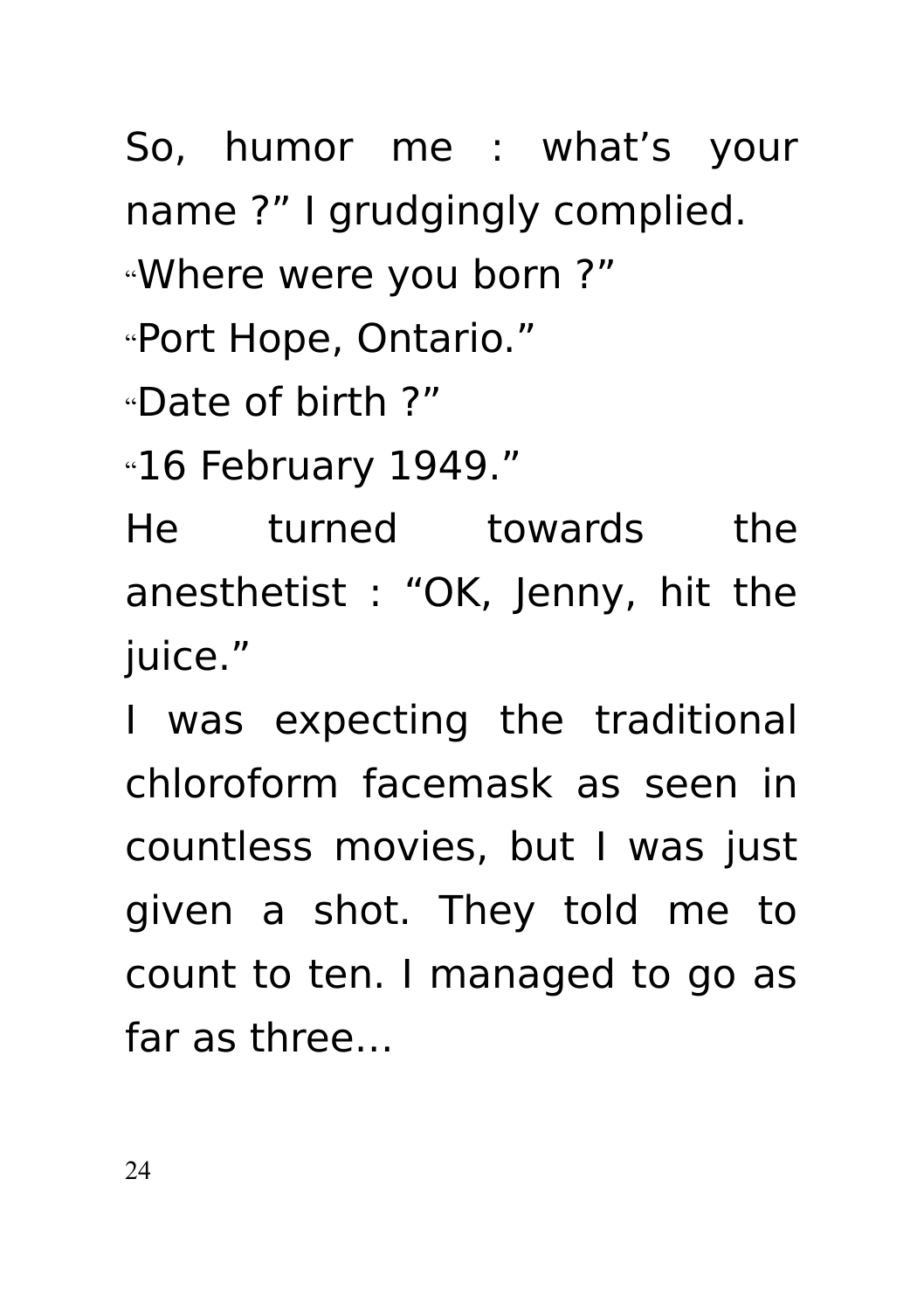The nurse is patting my hand. "I must go now, but I'll be back to check on you every hour or so. Be good !"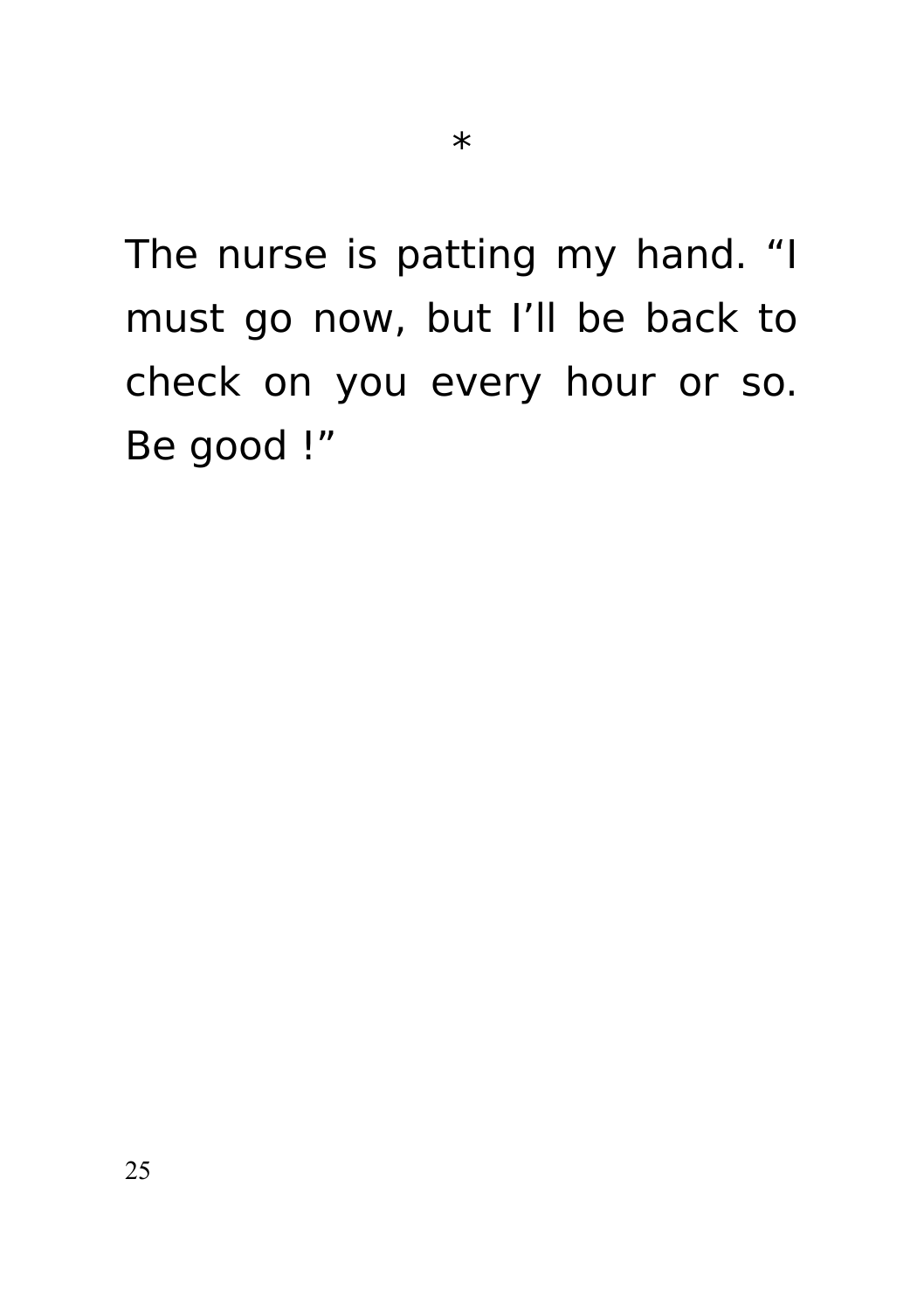# Part II

It is a beautiful day : clear blue skies, no wind. The Hammonds have just left. They brought me flowers. What a lovely old couple ! They own a farm in Parry Sound, next to Horseshoe Lake. They would like me to go there when I feel better, which is not for at least two more weeks. It is not a real farm, of course, even if it used to be. Now, it is a holiday residence. I could not refuse their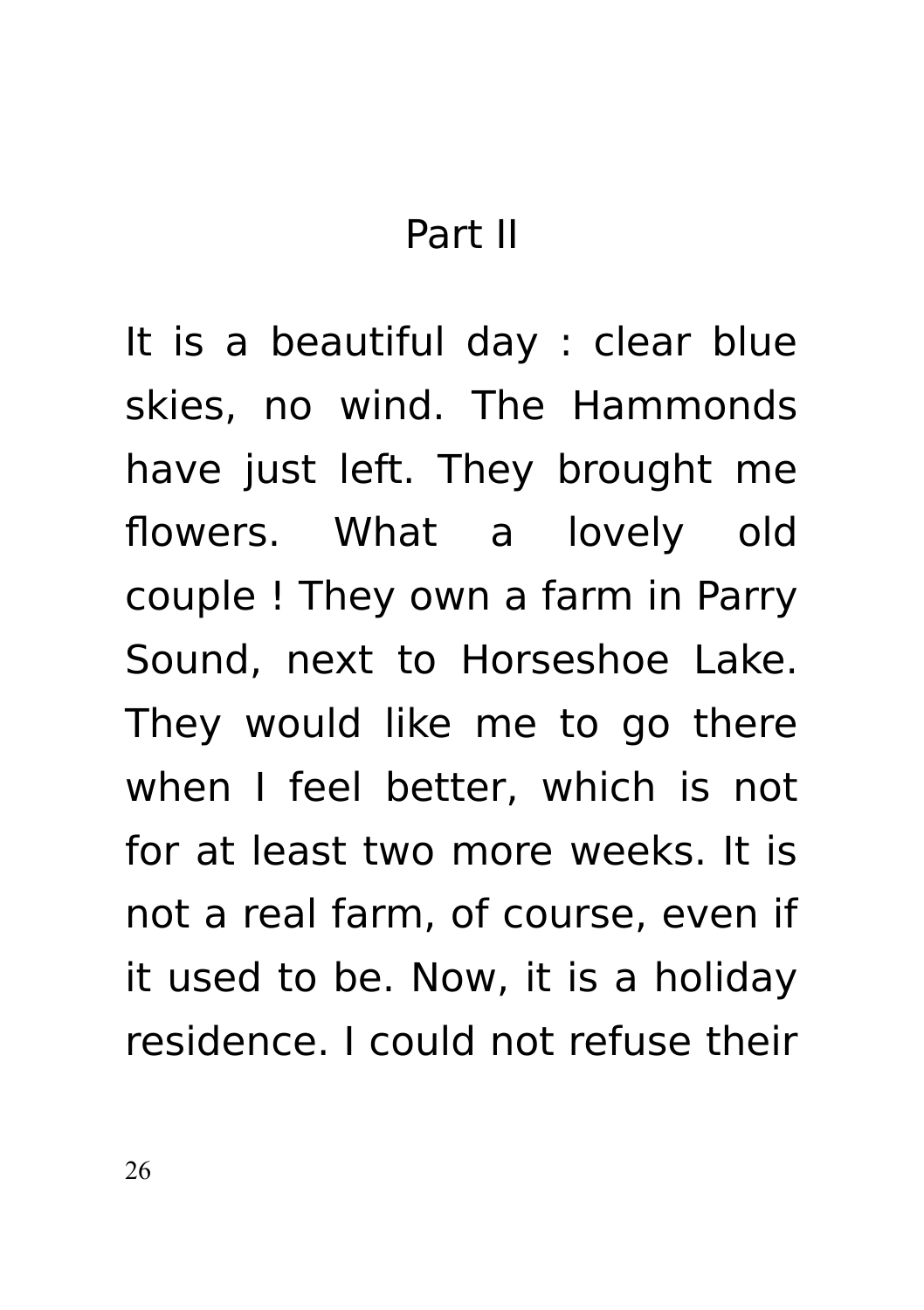invitation : it will be ideal for convalescence.

Tom Hammond retired some ten years ago. He was a policeman and had reached a fairly high position. He has a quick mind. His bridge-playing tactics are both daring and unpredictable. I am looking forward to meeting with him again. I picture myself on a deckchair, under a tree, while looking at Tanglefoot, his dog, shaking himself dry after a swim in the lake. I dream of lazy, lengthy lunches around a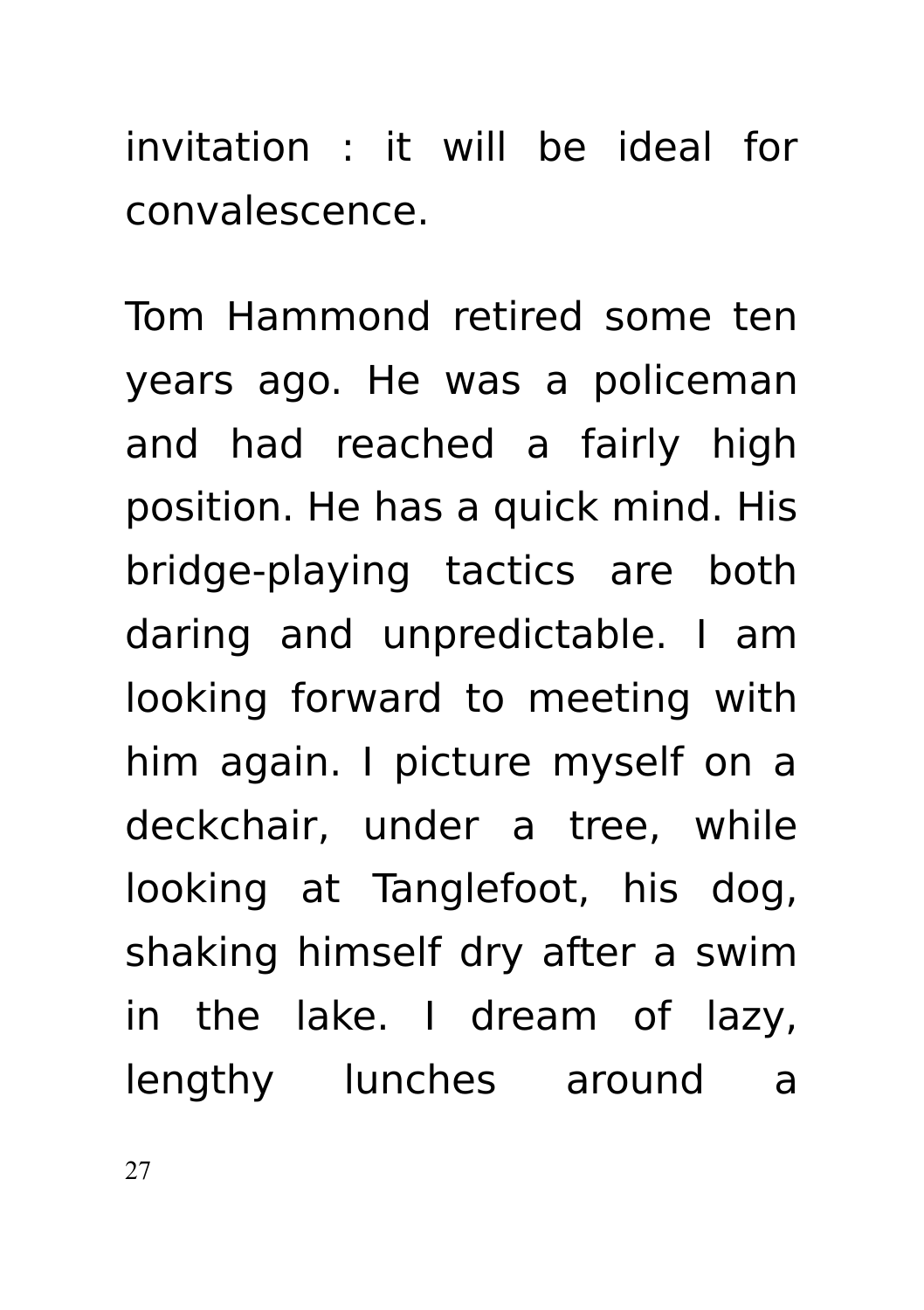barbecue.

October is the best time of year for this sort of visit. All is calm, yet alive. The kids are back in school, mosquitoes and midges are dead.

Altos of red, vibrant sopranos of gold, overwhelm your senses and lead you to a world of dreams. Long cliffs of purple maple trees roar by the gray-blue ribbons of deserted highways. Wild fires of intense yellow explode amongst thickets of dark green pine trees or slowly fade between them like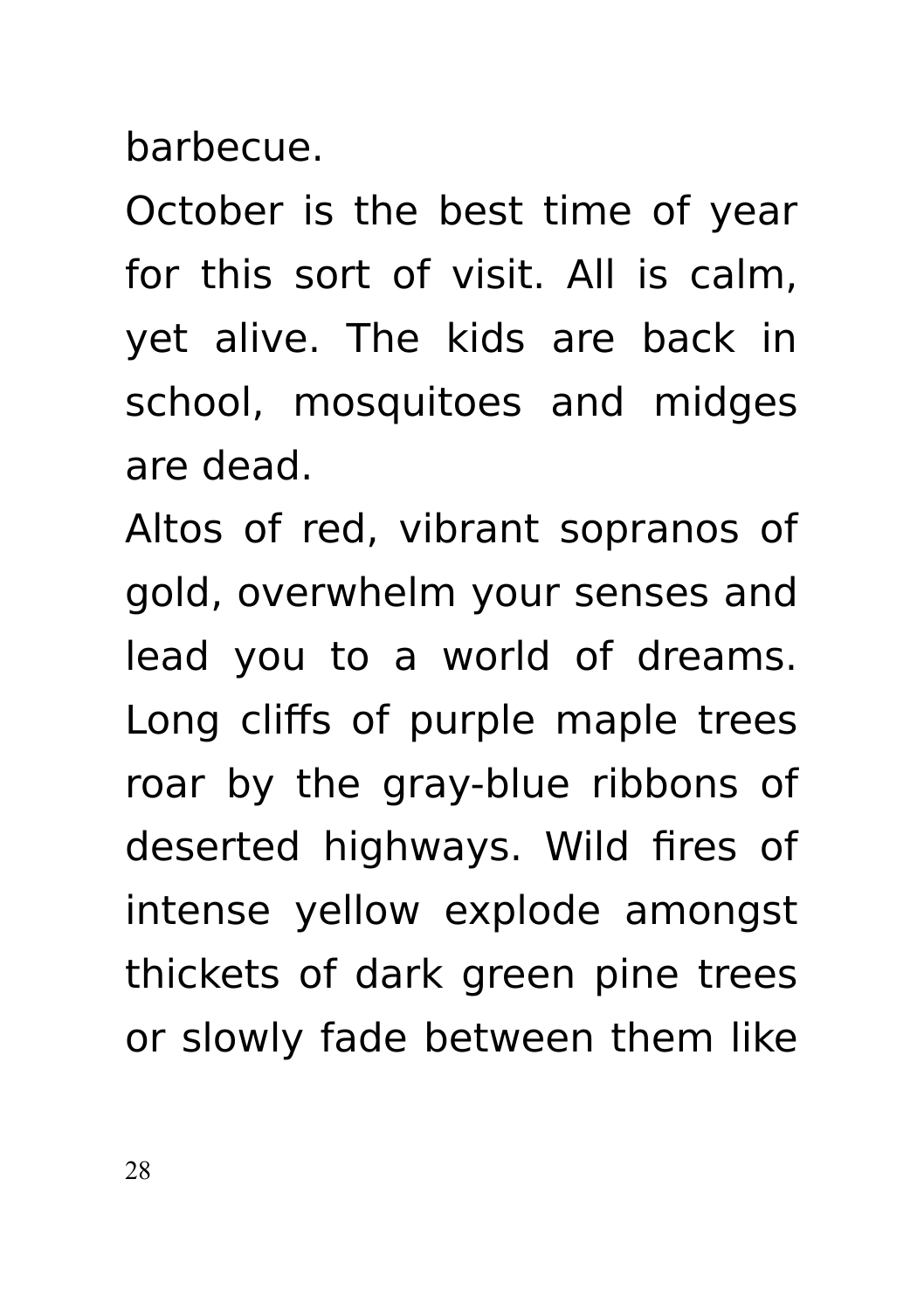dying embers.

 $\ast$ 

Tom Hammond is talking to me about his youth. "I was born only a couple of miles from here, right on the shores of Georgian Bay. Shall we go and have a look ?" I love the old farm but I jumped at the chance to go for a drive. We go south on Highway 400 and a few minutes later, turn right on a dirt road. Tom drives slowly : the road is bumpy. He stops in some sort of wasteland surrounded by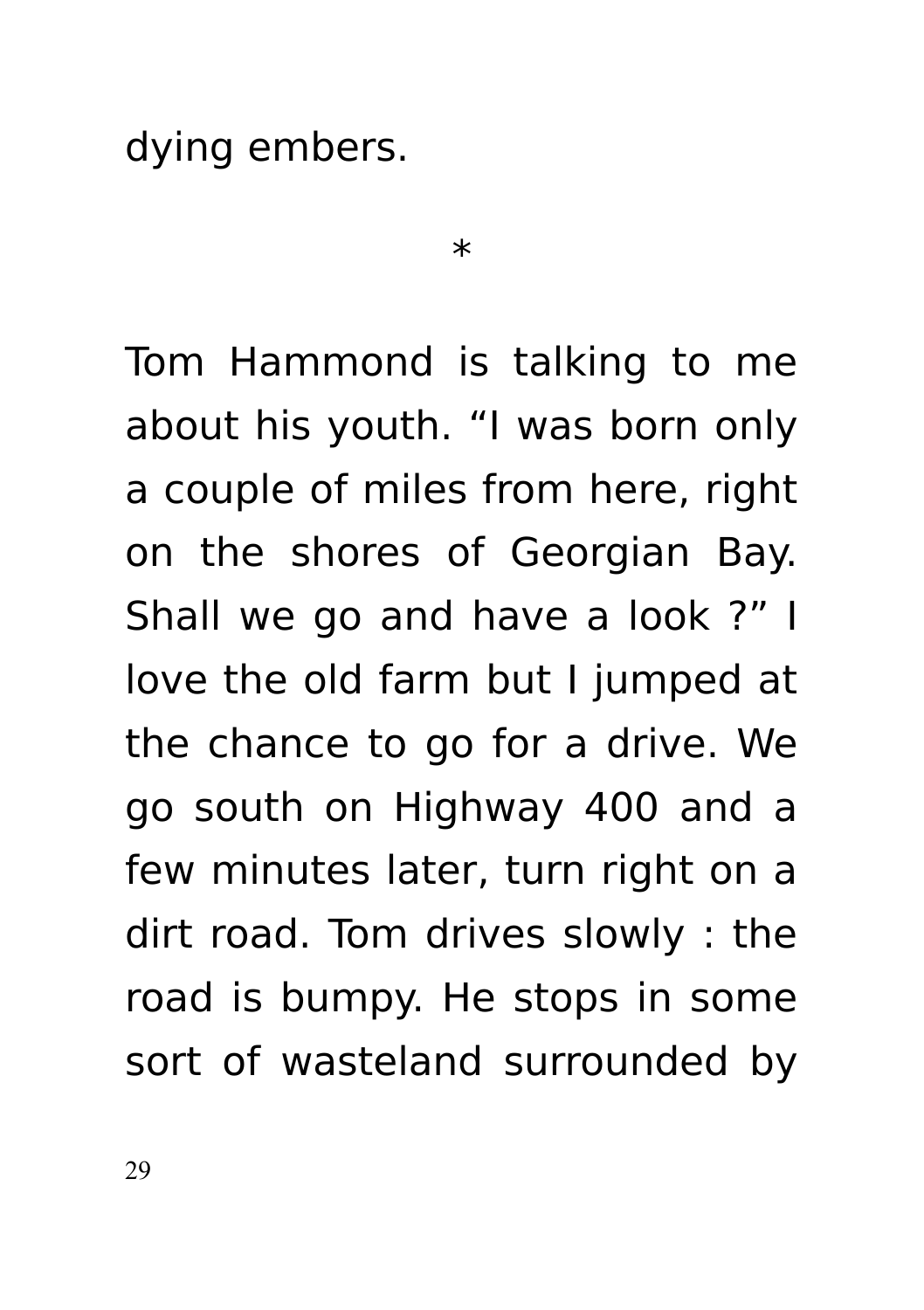rachitic vegetation. As soon as he turns off the engine, I can hear the breathless whisper of wavelets behind a curtain of yellow birch trees.

We leave the car. The ground is sandy. Here and there we can see concrete foundations of houses. Broken tiles, rotten timber, blackened planks and rusty remains of domestic life pile up in the middle of these houses. Grass, bramble and even scrawny bushes are pushing through the debris.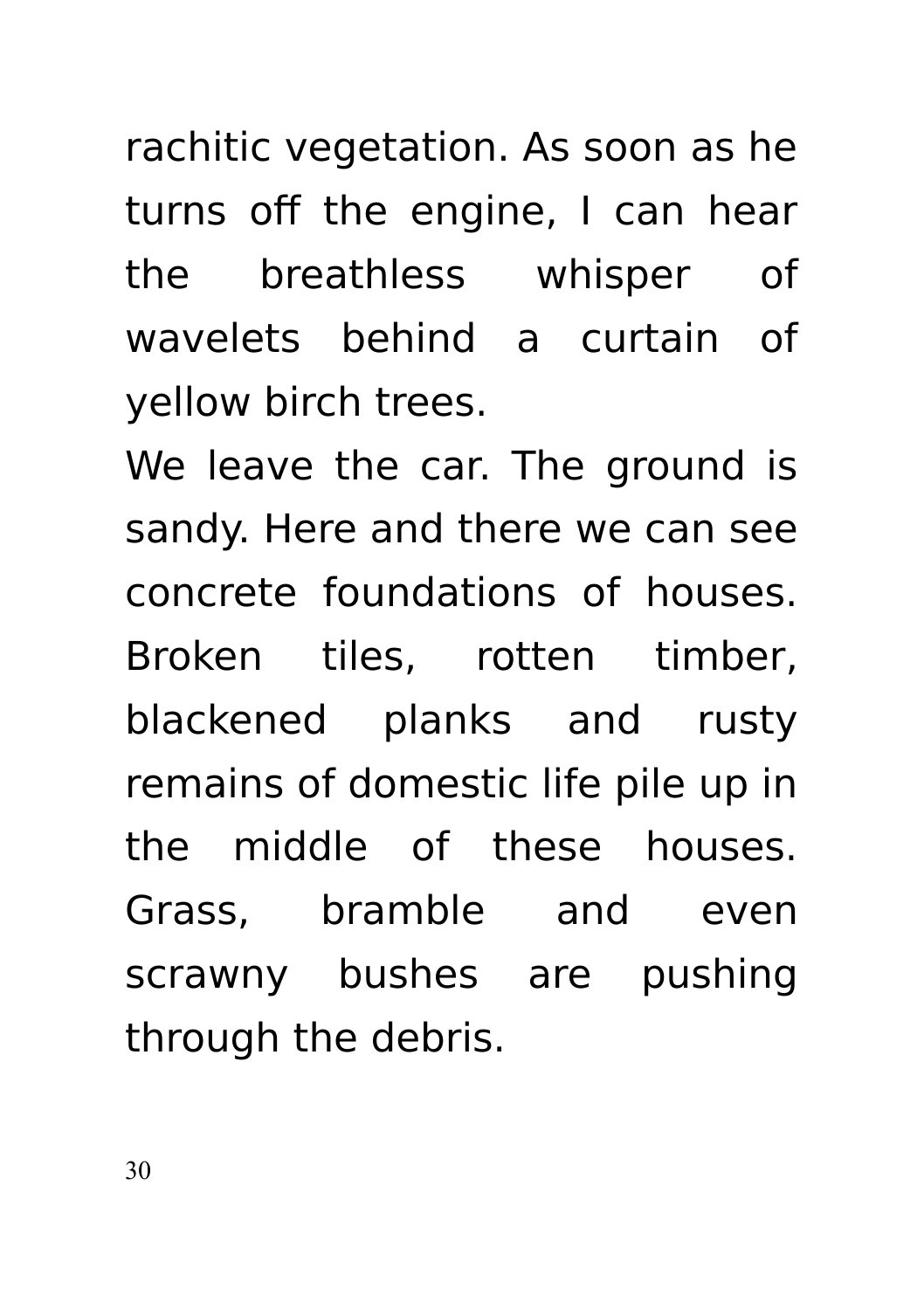A ghost town ! A real one ! Or, at least a ghost hamlet. Unlike the romantic notion I had of such abandoned tenements, there are no structures still standing with their squeaky doors and windows : Mother Nature is far too harsh around here. I can't help asking : "Were you really born here ?"

He smiles, proud to be one of the last representatives of a bygone age. He points at a barely visible cemented square covered with whirls of dust : "Yeah, right here. My father had a few acres of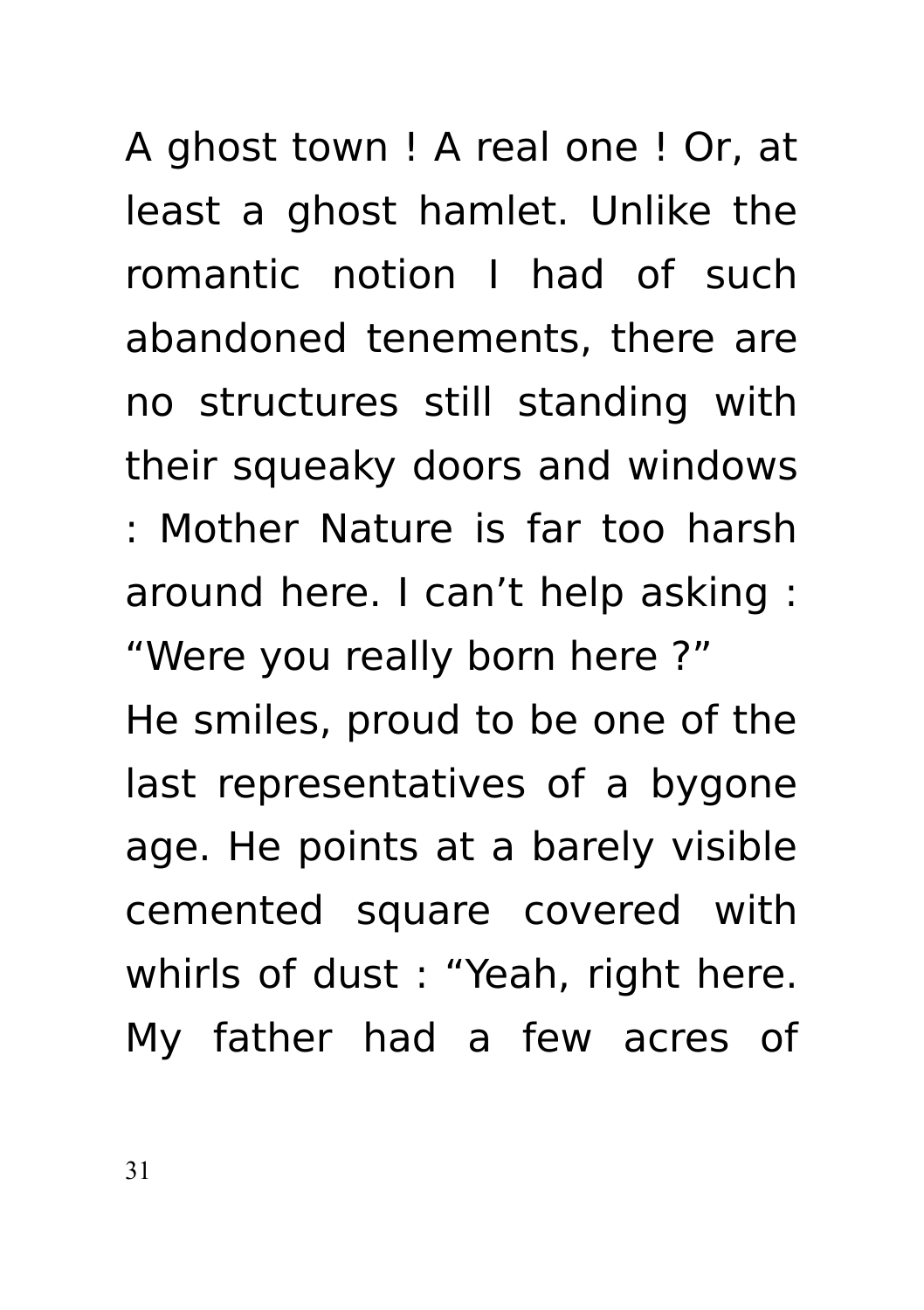land… if you can call it land ! This is a very harsh part of the world, you know. All the farmers have left or have died trying to keep going." He turns towards the dirt road. "And that, believe it or not, was the main highway before they built the 400. Going from Sudbury to Toronto was a 24-hour journey."

We start walking slowly along the old highway. We soon reach what remains of a service-station. A twisted and rusty gas pump is still standing on its cement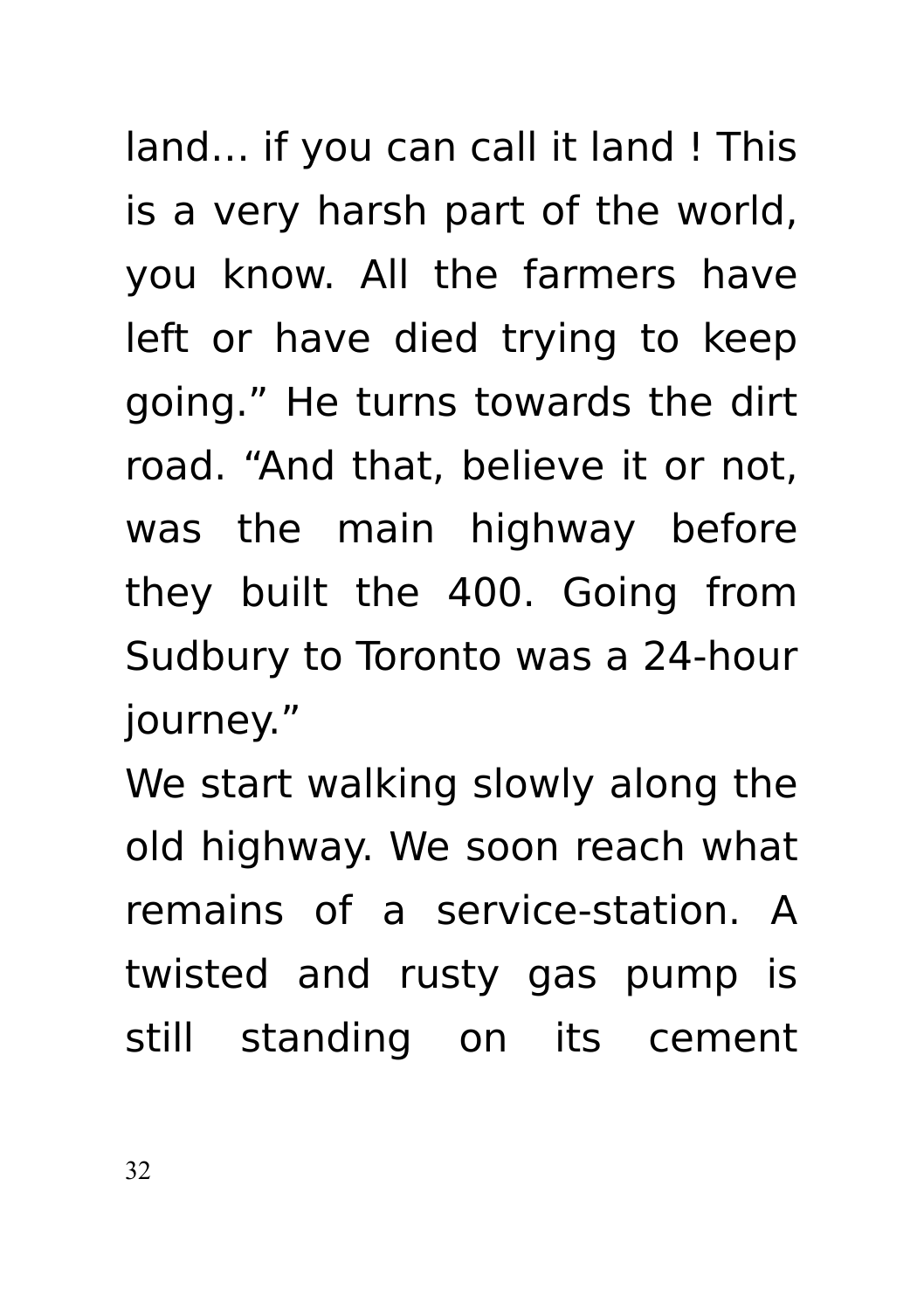support like a modern sculpture or a grotesque accusation. Behind the pump looms yet another pile of debris dotted with thistles and stinging nettle.

Dreamily, Tom loses himself in the contemplation of these ruins. "My wife would say that I ramble on a bit, because I've told that story so many times, but something happened here. It marked the start of my career as a policeman. I was 18, very enthusiastic and totally inexperienced. I got here one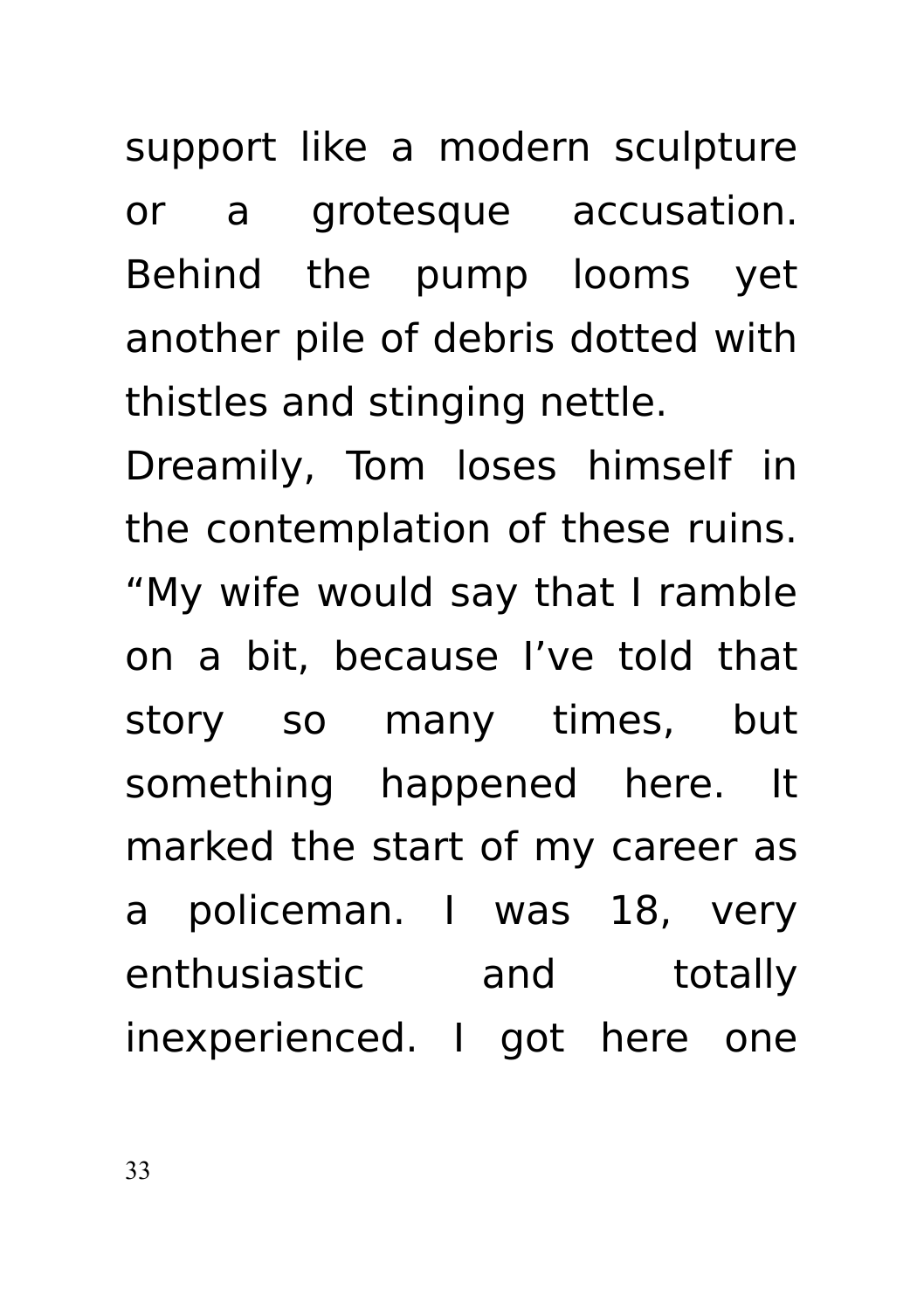Friday afternoon. It was already dark. The weather was atrocious. There was a café over there. I was having a hot drink at the counter when someone else arrived. He was well dressed, looked like a nice fellow… and yet, I killed him. Yes sir, I killed him. He left the café before me, and when I came out, there he was, a handgun pointing at me." I can feel myself turning pale and weak, and I must lean against the remnants of the gas pump. Tom has not noticed and carries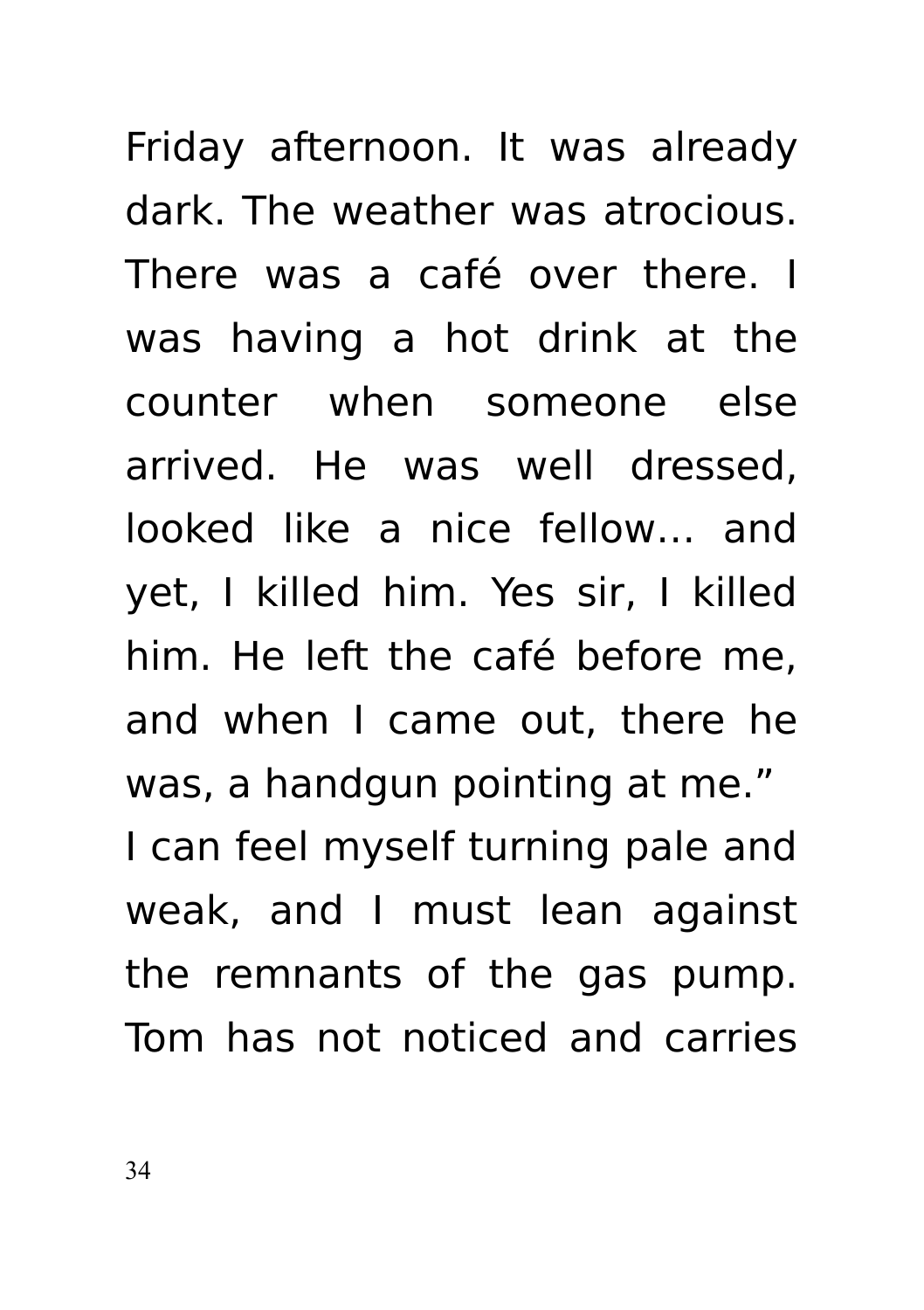on enthusiastically. He is now reliving the scene and playing both cops and robbers while shouting *bang, bang* like a kid. Through clenched teeth I ask : "Who was this guy ?" "Emilio Modina, public enemy

number one in the States. We all thought he was hiding somewhere in California when all this time he was right here, in Ontario. I owe him a lot, you know. I became famous from one day to the next, and during the next few years, got promoted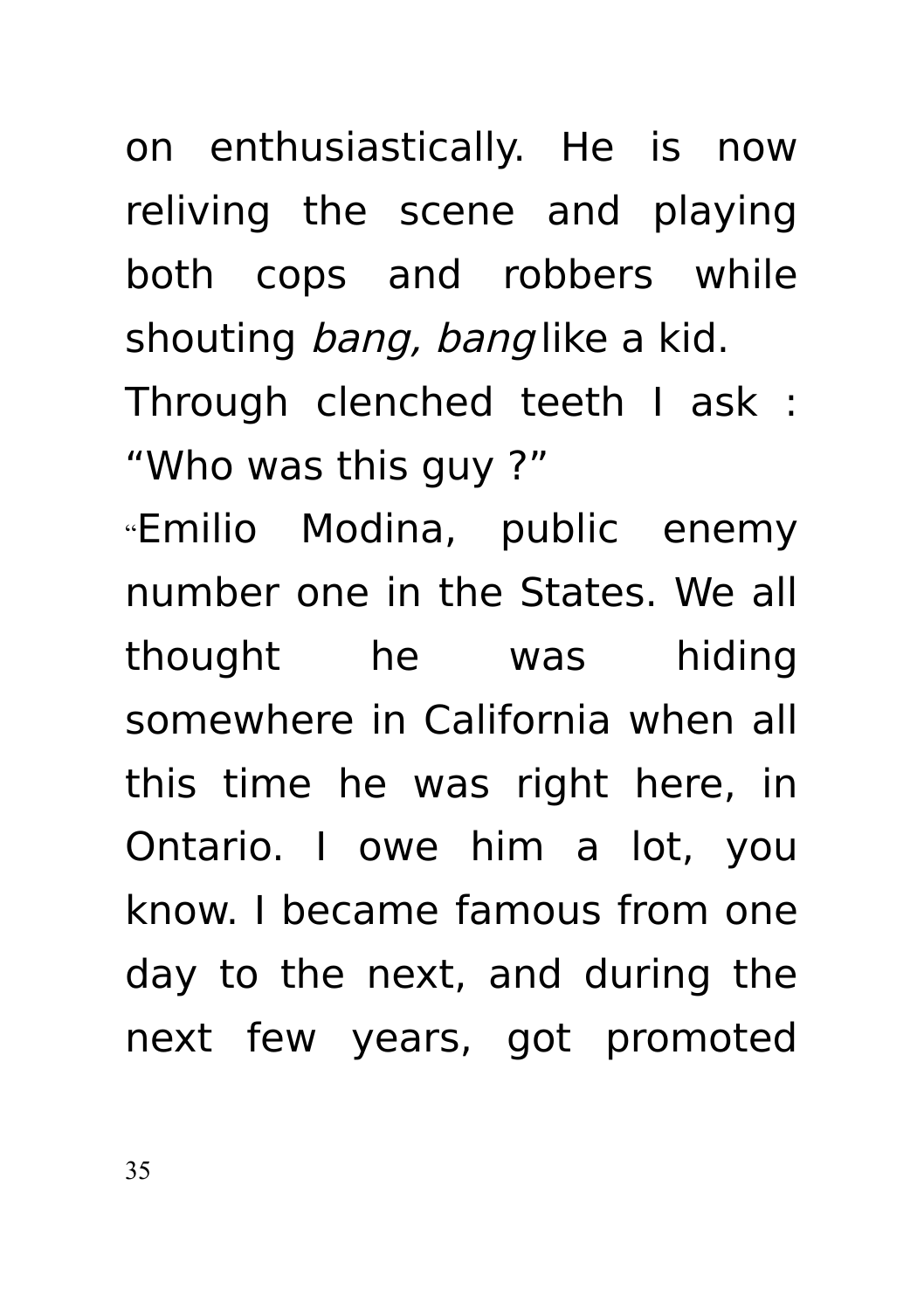several times. Isn't life weird when you think about it ?"

Weird is an understatement. Sweating, out of breath, I cling to the pump. Tom finally notices my discomfort. He rushed towards me : "Oh dear ! I am so sorry ! I should not have dragged you all this way. Don't move : I'll get the car."

I fall on my knees. At the hospital they told me that there was no reason why I should ever feel any pain from the operation again. Well, they were wrong ! Tom's car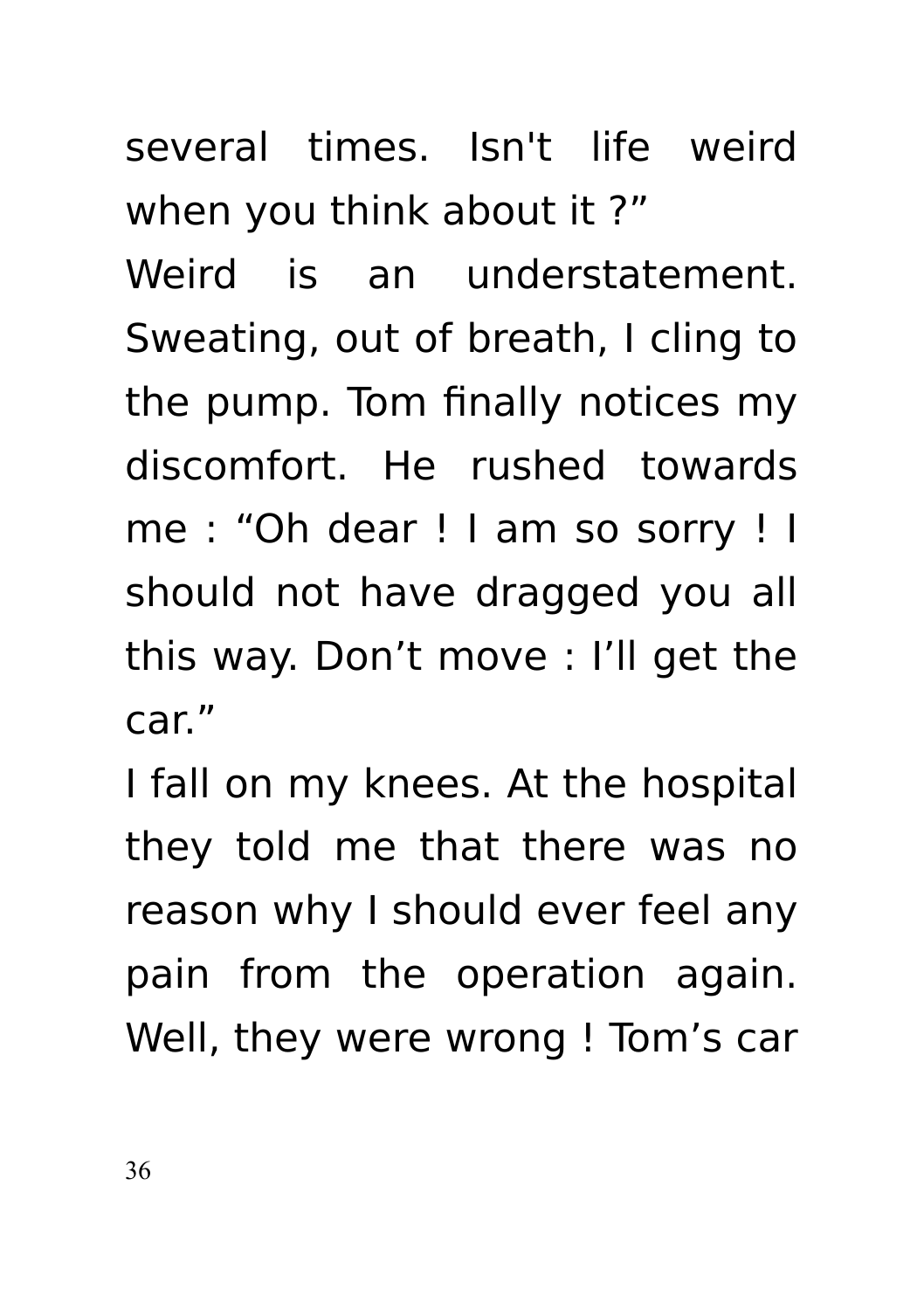rushes in and stops in a cloud of dust. He helps me in. The pain becomes less intense.

I'm taking you straight to the doctor's." He says as we are jolt back to Highway 400. I ask : "When exactly did all this happen ?"

"Don't worry about that. Doctor first."

"No, honestly, the pain is going away. It will keep my mind away from it all "

Well, in that case, it was on February 16, 1949. How could I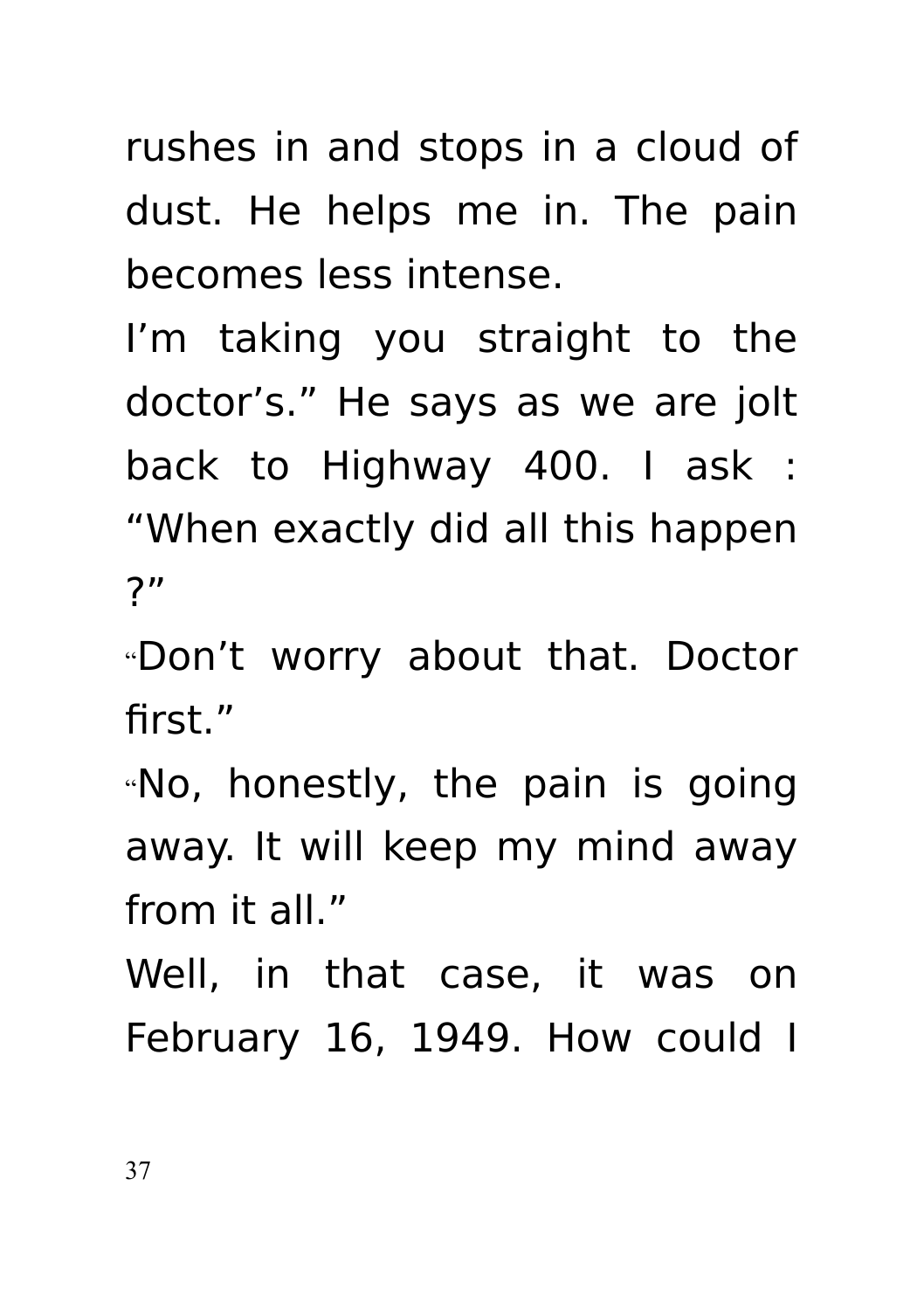forget ?"

"Did Emilio actually shoot at you ?"

"Now that's something I always found puzzling : the wind was howling so loud that I didn't hear any shots. I could have sworn he hadn't had time to pull the trigger, but when we got his weapon, it became obvious that he had just used it. There were four rounds missing. We even found their cases. Gusts of wind had rolled them all the way to my feet. Some weather !"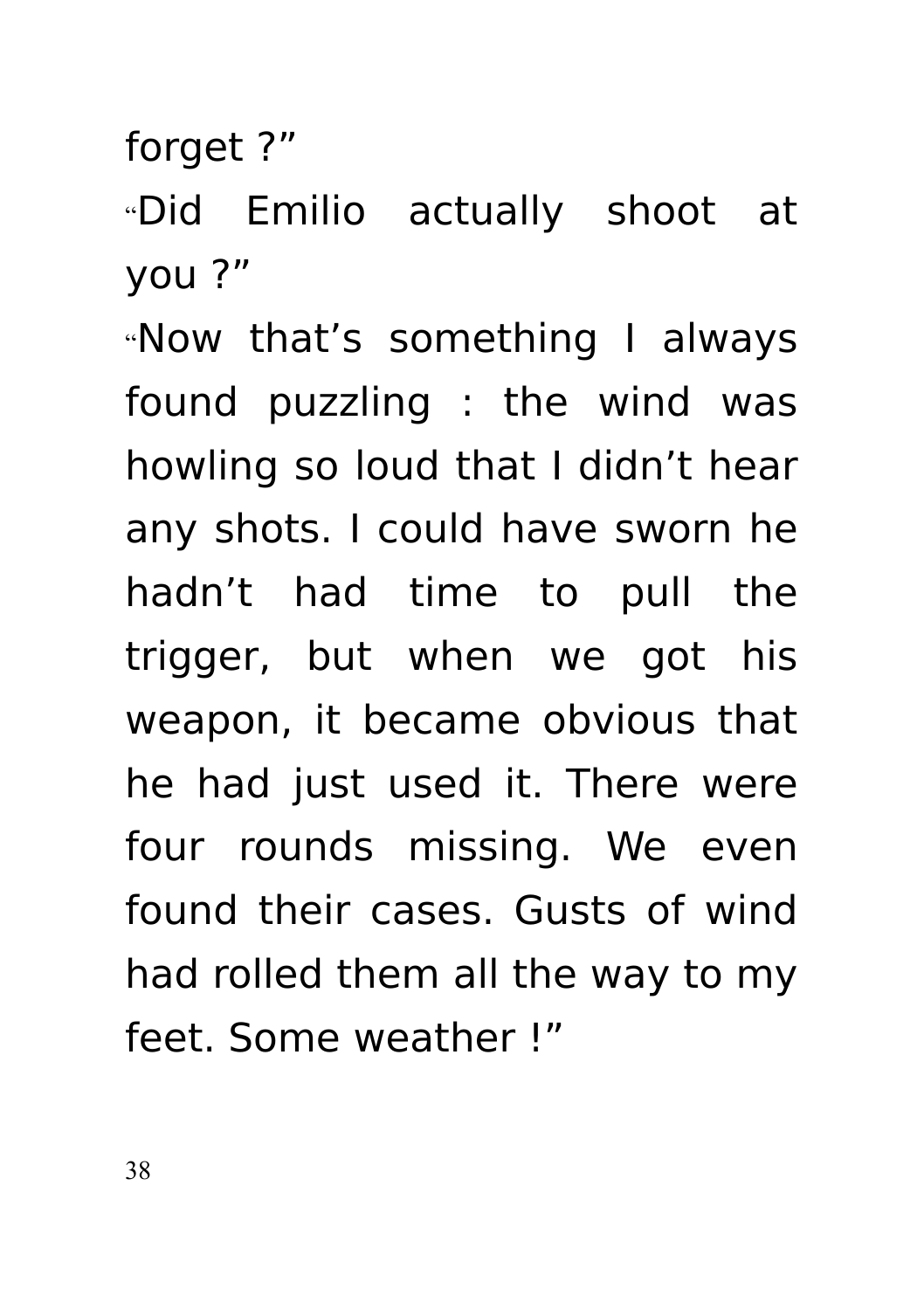Yes, I reflect, but I also know that the wind was blowing from the lake, which means that the full metal jacquets should have rolled away from Tom, not towards him. Profoundly disturbed, I cannot help asking : "Were other bodies ever found in the Spring ?"

"Bodies ? What bodies ? Emilio's was the only body we recovered."

"Didn't you check the toolshed ?" I can see him stiffen : "How did you know there was a tool shed ? You were not even born."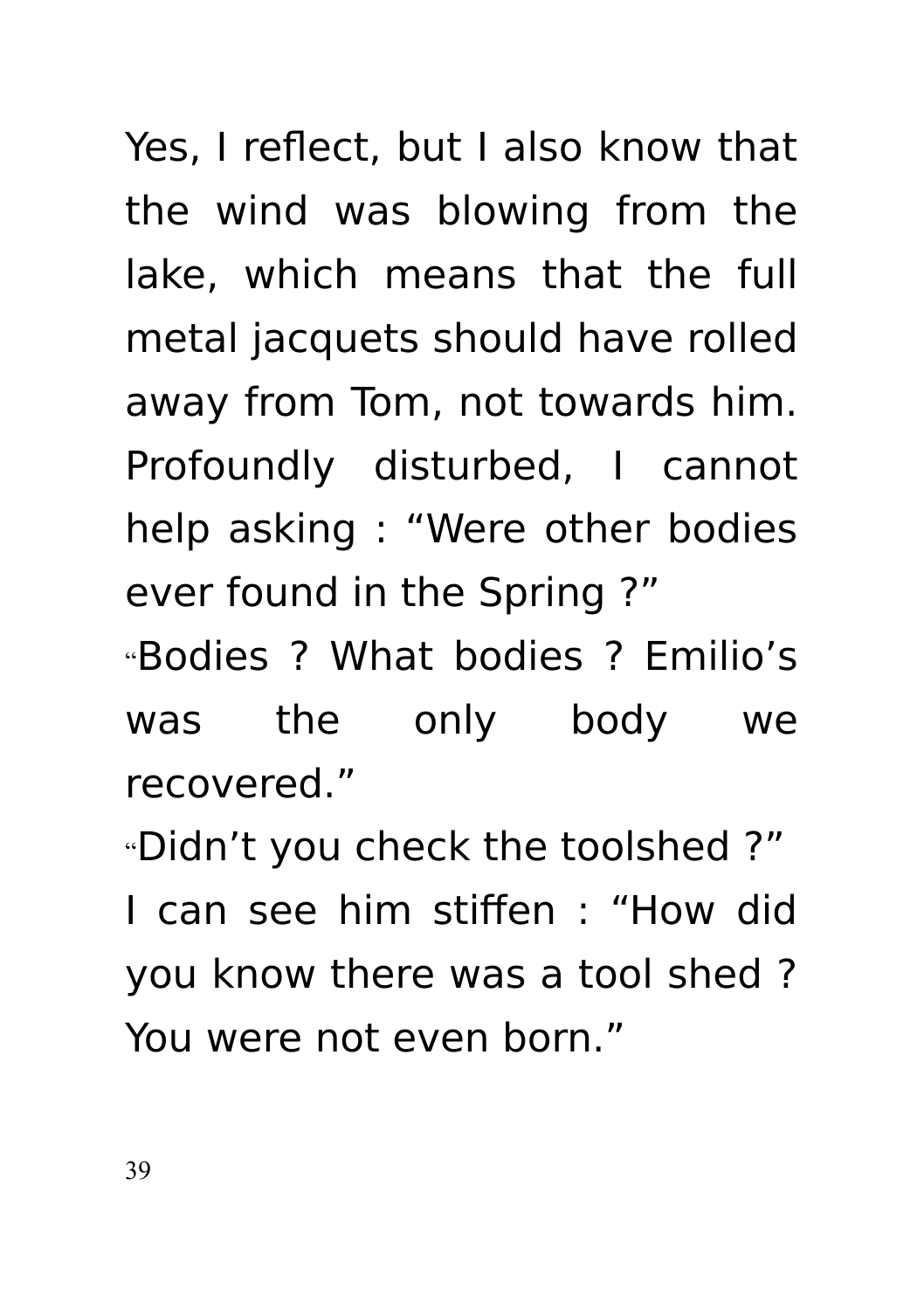"They took what little money there was in the cash register.

"Never came back later to fetch a few things ?"

toolshed, everything collapsed in the early hours of the morning. No one was hurt, but the owner and his son went down to Toronto to find work."

tool sheds, don't they ?"

"16th of February 1949 ? I was born all right, but I only a few hours' old. That's my birthday ! Besides, all service stations have

"The service station, the café, the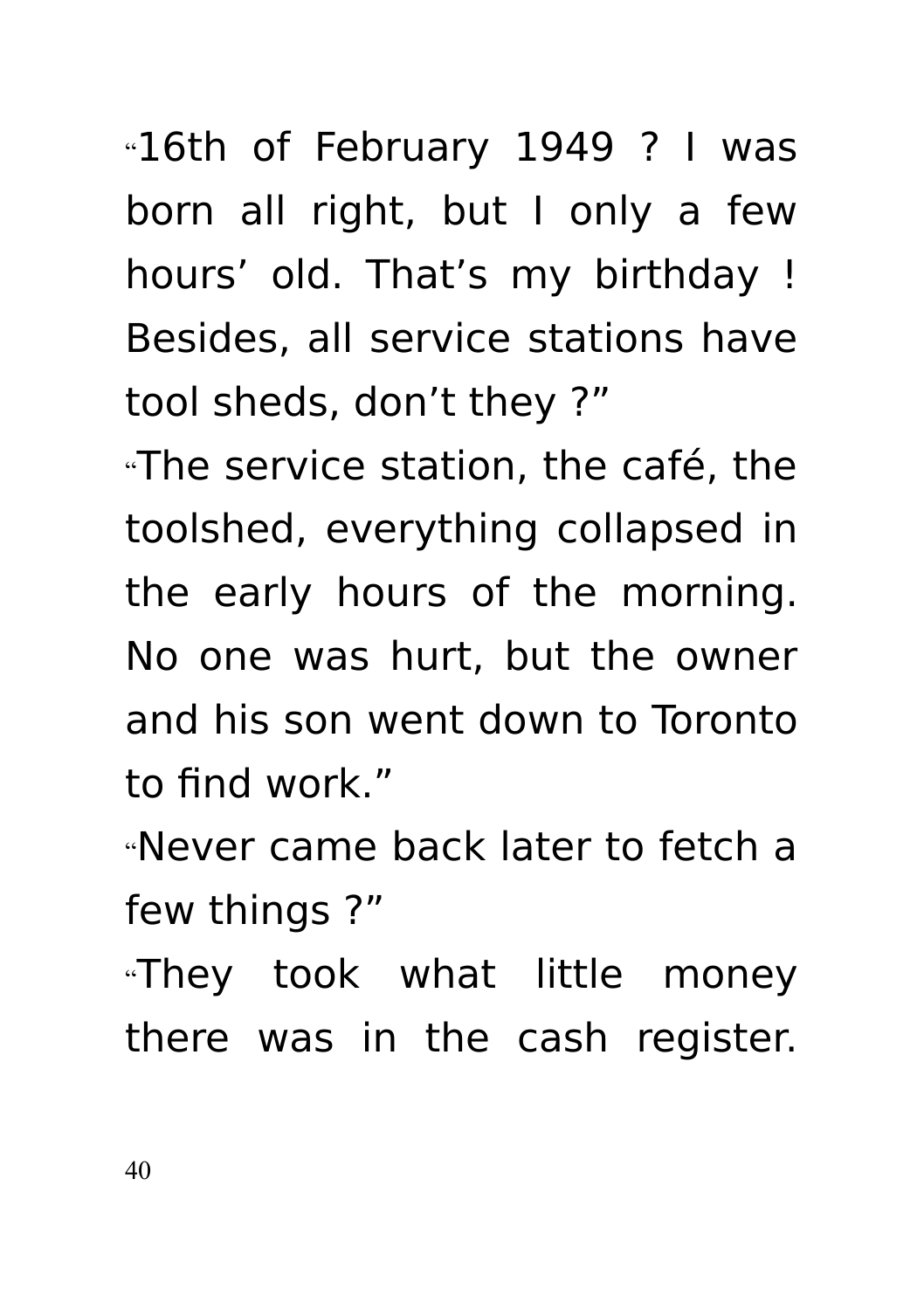They didn't bother with anything else."

We finally reach Highway 400. Tom speeds up. "Damn it !" He grunts, "Could it be that Emilio did not try to kill me after all ?"

 $\ast$ 

Fifteen minutes later, the Hammonds's family doctor shrugs : "Must have been just a pinched nerve. You are perfectly all right."

We arrive back at the farm. Evelyn Hammond opens the passenger door. "My poor Emilio,